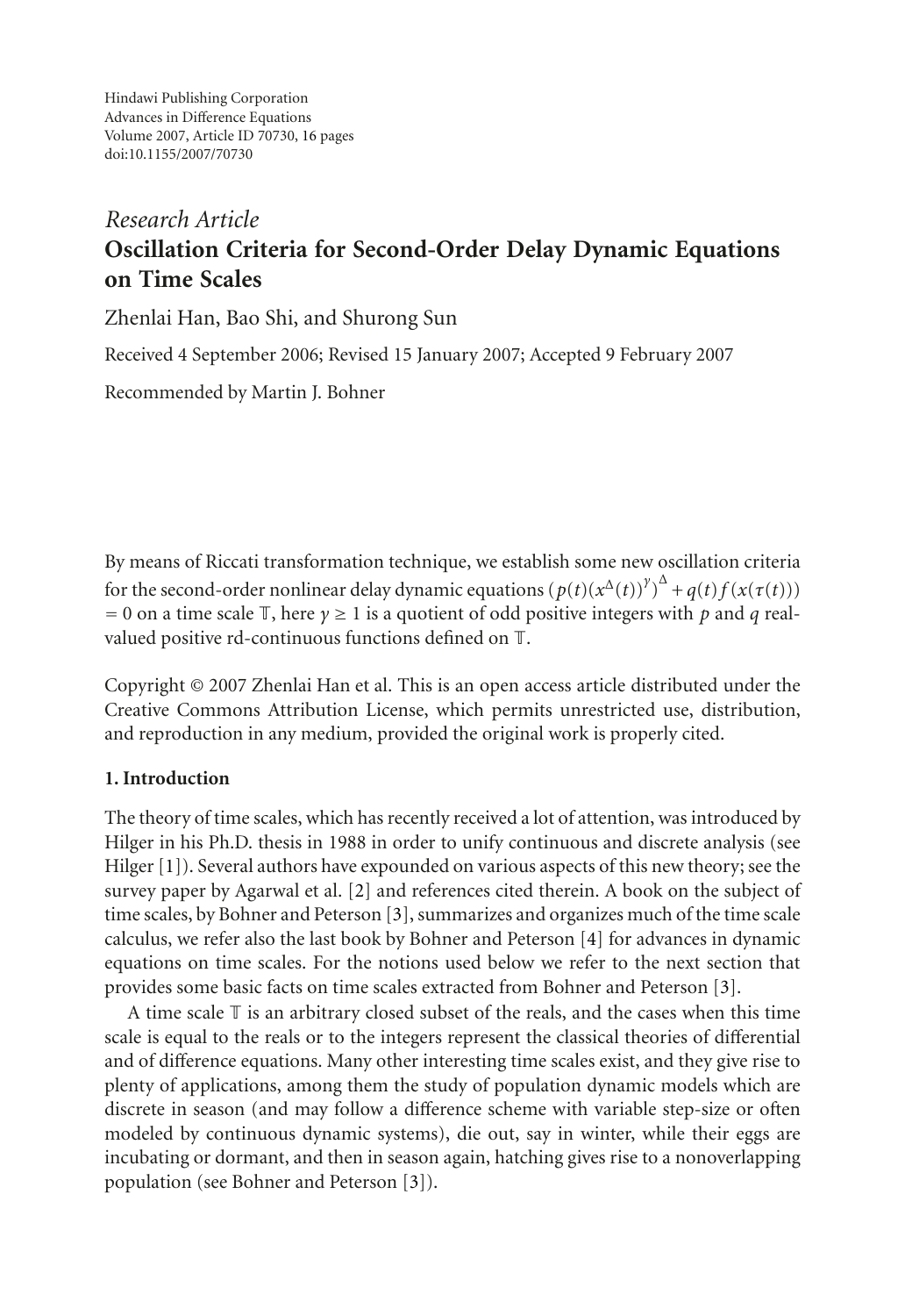In recent years, there has been much research activity concerning the oscillation and nonoscillation of solutions of various equations on time scales, and we refer the reader to Bohner and Saker [\[5\]](#page-14-5), Erbe [\[6\]](#page-14-6), Erbe et al. [\[7\]](#page-14-7), Saker [\[8,](#page-14-8) [9](#page-14-9)]. However, there are few results dealing with the oscillation of the solutions of delay dynamic equations on time scales [\[10](#page-14-10)[–17\]](#page-14-11).

To the best of our knowledge, there are no results regarding the oscillation of the solutions of the following second-order nonlinear delay dynamic equations on time scales up to now:

$$
\left(p(t)\left(x^{\Delta}(t)\right)^{\gamma}\right)^{\Delta} + q(t)f\left(x(\tau(t))\right) = 0 \quad \text{for } t \in \mathbb{T}.\tag{1.1}
$$

Zhang and Deng [\[16](#page-14-12)] (see also Bohner [\[12](#page-14-13)]) considered the first-order delay dynamic equations on time scales

<span id="page-1-5"></span>
$$
x^{\Delta}(t) + p(t)x(\tau(t)) = 0 \quad \text{for } t \in \mathbb{T},
$$
\n(1.2)

and unified oscillation criteria of the first-order delay differential and difference equations. Agarwal et al. [\[10\]](#page-14-10) considered the second-order delay dynamic equations on time scales

<span id="page-1-1"></span><span id="page-1-0"></span>
$$
x^{\Delta\Delta}(t) + p(t)x(\tau(t)) = 0 \quad \text{for } t \in \mathbb{T}, \tag{1.3}
$$

and established some sufficient conditions for oscillation of [\(1.3\)](#page-1-0). Zhang and Zhu [\[17](#page-14-11)] considered the second-order nonlinear delay dynamic equations on time scales

 $x^{\Delta\Delta}(t) + p(t)f(x(t-\tau)) = 0 \text{ for } t \in \mathbb{T},$  (1.4)

and the second-order nonlinear dynamic equations on time scales

<span id="page-1-2"></span>
$$
x^{\Delta\Delta}(t) + p(t)f(x(\sigma(t))) = 0 \quad \text{for } t \in \mathbb{T},\tag{1.5}
$$

and established the equivalence of the oscillation of [\(1.4\)](#page-1-1) and [\(1.5\)](#page-1-2), from which obtained some oscillation criteria and comparison theorems for [\(1.4\)](#page-1-1). Sahiner [\[13\]](#page-14-14) considered the second-order nonlinear delay dynamic equations on time scales

<span id="page-1-3"></span>
$$
x^{\Delta\Delta}(t) + p(t)f(x(\tau(t))) = 0 \quad \text{for } t \in \mathbb{T},\tag{1.6}
$$

and obtained some sufficient conditions for oscillation of [\(1.6\)](#page-1-3) by means of Riccati transformation technique. Erbe et al. [\[18\]](#page-14-15) considered the pair of second-order dynamic equations

$$
(r(t)(x^{\Delta})^{\gamma})^{\Delta} + p(t)x^{\gamma}(t) = 0 \quad \text{for } t \in \mathbb{T},
$$
  

$$
(r(t)(x^{\Delta})^{\gamma})^{\Delta} + p(t)x^{\gamma}(\sigma(t)) = 0 \quad \text{for } t \in \mathbb{T},
$$
 (1.7)

and established some necessary and sufficient conditions for nonoscillation of Hille-Kneser type. Han et al. [\[19\]](#page-14-16) considered the second-order Emden-Fowler delay dynamic equations on time scales

<span id="page-1-4"></span>
$$
x^{\Delta\Delta}(t) + p(t)x^{\gamma}(\tau(t)) = 0 \quad \text{for } t \in \mathbb{T},
$$
\n(1.8)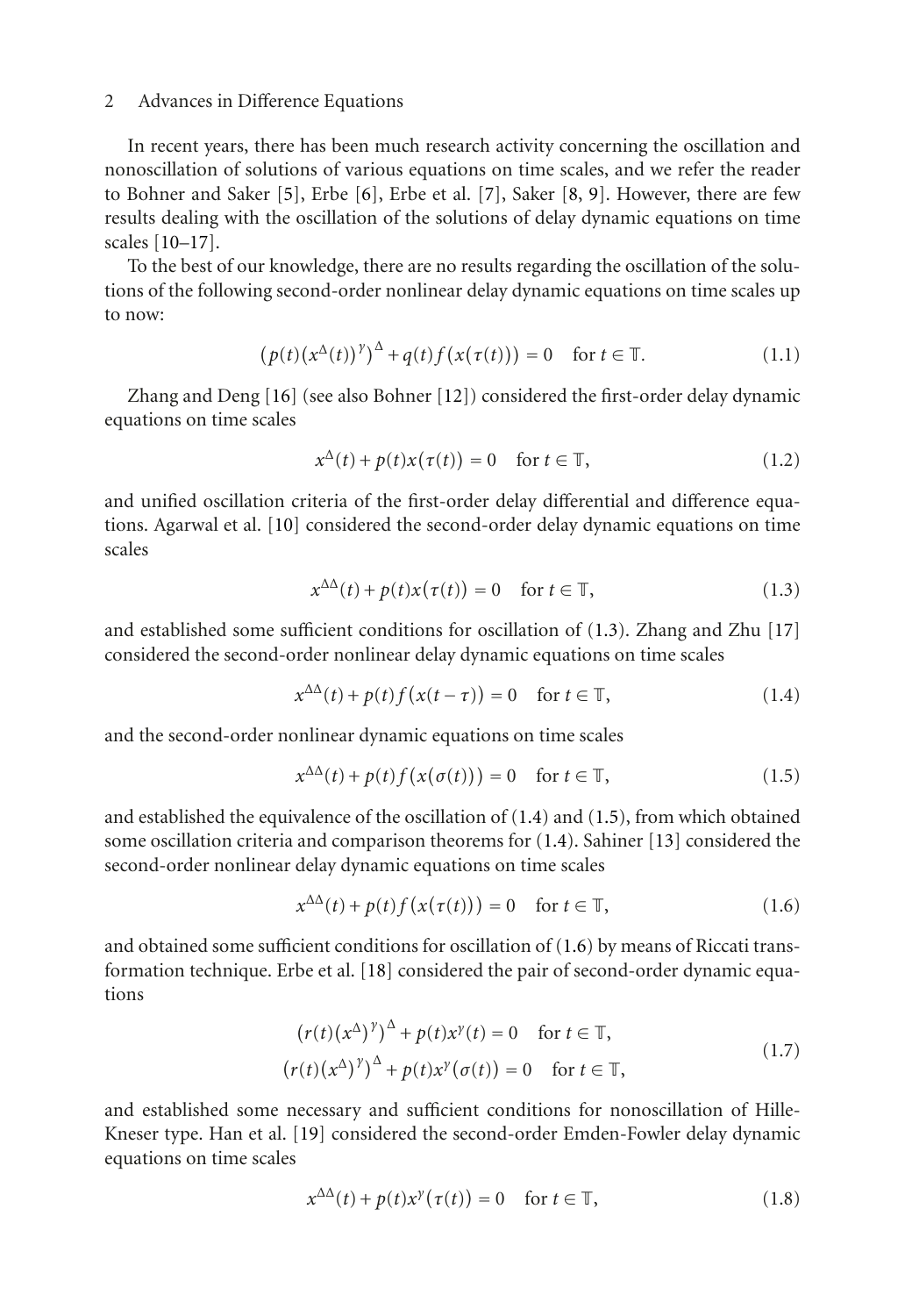and established some sufficient conditions for oscillation of  $(1.8)$ . Agarwal et al.  $[11]$ , Saker [\[15](#page-14-18)] considered the second-order nonlinear neutral delay dynamic equations on time scales

<span id="page-2-0"></span>
$$
(r(t)((x(t) + p(t)x(t-\tau))^{\Delta})^{\gamma})^{\Delta} + f(t,x(t-\delta)) = 0 \quad \text{for } t \in \mathbb{T},
$$
 (1.9)

and established some oscillation criteria of [\(1.9\)](#page-2-0). Sahiner [\[14\]](#page-14-19) considered the secondorder neutral delay and mixed-type dynamic equations on time scales

<span id="page-2-1"></span>
$$
(r(t)((x(t) + p(t)x(\tau(t)))^{\Delta})^{\gamma})^{\Delta} + f(t, x(\delta(t))) = 0 \text{ for } t \in \mathbb{T}, \qquad (1.10)
$$

and obtained some sufficient conditions for oscillation of [\(1.10\)](#page-2-1).

Clearly,  $(1.3)$ ,  $(1.4)$ , and  $(1.6)$  are the special cases of  $(1.1)$ , and  $(1.9)$  is different from [\(1.1\)](#page-1-5). To develop the qualitative theory of delay dynamic equations on time scales, in this paper, we consider the second-order nonlinear delay dynamic equation on time scales  $(1.1).$  $(1.1).$ 

As we are interested in oscillatory behavior, we assume throughout this paper that the given time scale  $\mathbb T$  is unbounded above, that is, it is a time scale interval of the form  $[a,\infty)$ with  $a \in \mathbb{T}$ .

We assume that *γ* <sup>≥</sup> 1 is a quotient of odd positive integer, *<sup>p</sup>* and *<sup>q</sup>* are positive, realvalued rd-continuous functions defined on  $\mathbb{T}$ ,  $\tau : \mathbb{T} \to \mathbb{T}$  is an rd-continuous function such that  $\tau(t) \leq t$  and  $\tau(t) \to \infty$  as  $t \to \infty$ ,  $f \in C(\mathbb{R}, \mathbb{R})$  such that satisfies for some positive constant *L*,  $f(x)/x^{\gamma} \ge L$ , for all nonzero *x*. We will also consider the two cases

<span id="page-2-2"></span>
$$
\int_{a}^{\infty} \left(\frac{1}{p(t)}\right)^{1/\gamma} \Delta t = \infty, \tag{1.11}
$$

<span id="page-2-3"></span>
$$
\int_{a}^{\infty} \left(\frac{1}{p(t)}\right)^{1/\gamma} \Delta t < \infty. \tag{1.12}
$$

By a solution of [\(1.1\)](#page-1-5), we mean a nontrivial real-valued function  $x \in C_{\text{td}}^1[t_x, \infty)$ ,  $t_x \ge a$ , ich has the property  $p(x^{\Delta})^y \in C^1$   $[t, \infty)$  and satisfying (1.1) for  $t > t$ . A solution *x* which has the property  $p(x^{\Delta})^{\gamma} \in C_{\text{rd}}^{1}[t_{x}, \infty)$  and satisfying [\(1.1\)](#page-1-5) for  $t \geq t_{x}$ . A solution *x* of (1.1) is called oscillatory if it is neither eventually positive nor eventually people of  $(1.1)$  is called oscillatory if it is neither eventually positive nor eventually negative; otherwise it is called nonoscillatory. Equation [\(1.1\)](#page-1-5) is called oscillatory if all solutions are oscillatory. Our attention is restricted to those solutions *x* of [\(1.1\)](#page-1-5) which exist on some half line  $[t_x, ∞)$  with  $\sup\{|x(t)| : t \ge t_0\} > 0$  for any  $t_0 \ge t_x$ .

In this paper we intend to use the Riccati transformation technique for obtaining several oscillation criteria for [\(1.1\)](#page-1-5) when [\(1.11\)](#page-2-2) or [\(1.12\)](#page-2-3) holds.

The paper is organized as follows: in the next section we present the basic definitions and the theory of calculus on time scales. In [Section 3,](#page-4-0) we apply a simple consequence of Keller's chain rule, and the inequality

<span id="page-2-4"></span>
$$
\lambda AB^{\lambda - 1} - A^{\lambda} \le (\lambda - 1)B^{\lambda}, \quad \lambda \ge 1,
$$
\n(1.13)

where *A* and *B* are nonnegative constants, devoted to the proof of the sufficient conditions for oscillation of all solutions of [\(1.1\)](#page-1-5). In [Section 4,](#page-13-0) we present some examples to illustrate our main results.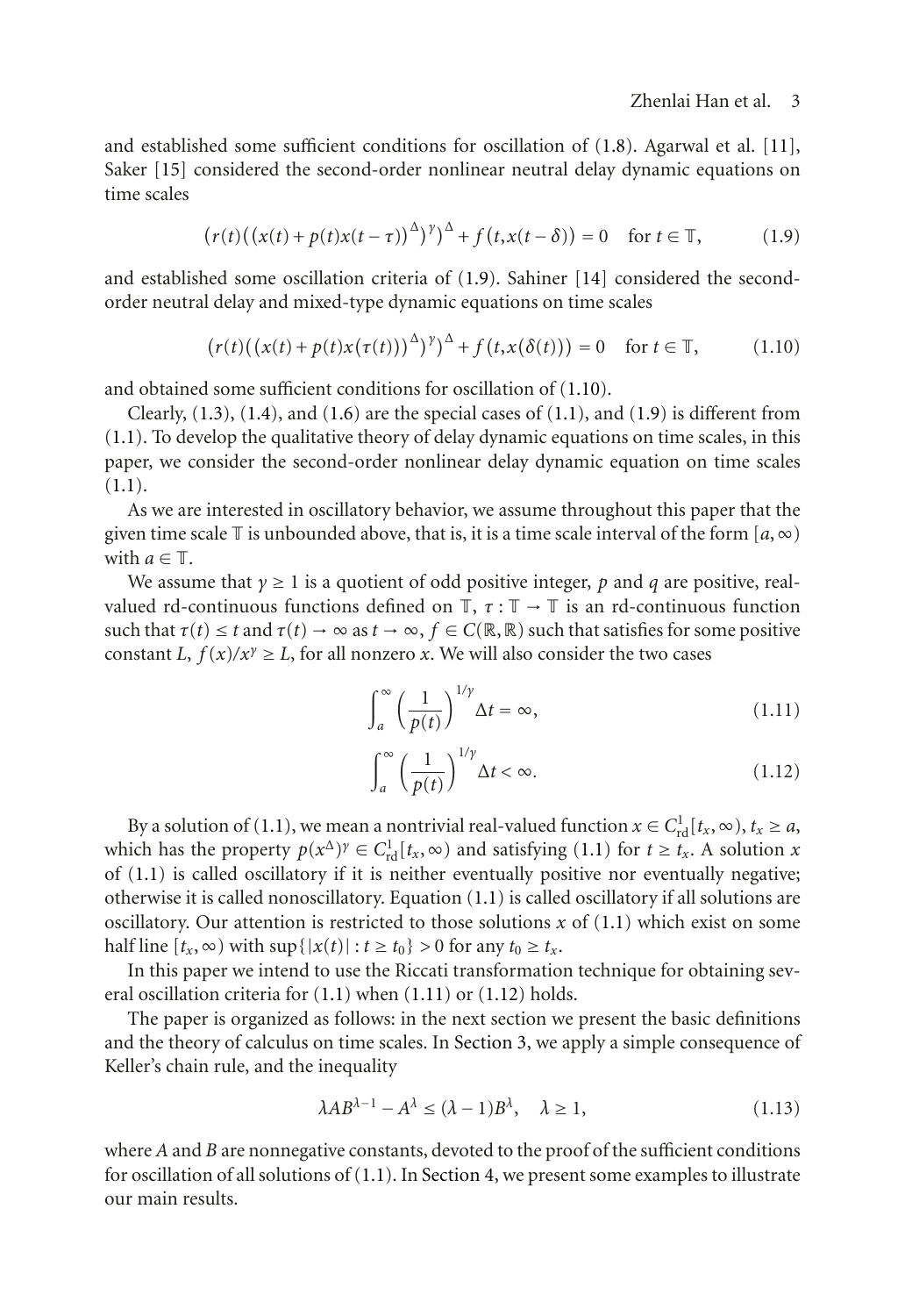We note that if  $\mathbb{T} = \mathbb{R}$ , then  $\sigma(t) = 0$ ,  $\mu(t) = 0$ ,  $x^{\Delta}(t) = x'(t)$  and [\(1.1\)](#page-1-5) becomes the ond-order nonlinear delay differential equation second-order nonlinear delay differential equation

<span id="page-3-0"></span>
$$
\left(p(t)\left(x'(t)\right)^{\gamma}\right)' + q(t)f\left(x(\tau(t))\right) = 0 \quad \text{for } t \in \mathbb{R}.\tag{1.14}
$$

If  $\mathbb{T} = \mathbb{Z}$ , then  $\sigma(t) = t + 1$ ,  $\mu(t) = 1$ ,  $x^{\Delta}(t) = \Delta x(t) = x(t+1) - x(t)$  and [\(1.1\)](#page-1-5) becomes the second-order nonlinear delay difference equation

<span id="page-3-1"></span>
$$
\Delta(p(t)(\Delta x(t))^{\gamma}) + q(t)f(x(\tau(t))) = 0 \quad \text{for } t \in \mathbb{Z}.
$$
 (1.15)

Numerous oscillation and nonoscillation criteria have been established for the forms of [\(1.14\)](#page-3-0) and [\(1.15\)](#page-3-1); see, for example, [\[20](#page-14-20)[–26\]](#page-15-0) and references therein.

### **2. Some preliminaries**

A time scale  $\mathbb T$  is an arbitrary nonempty closed subset of the real numbers  $\mathbb R$ . On any time scale we define the forward and backward jump operators by

$$
\sigma(t) := \inf \{ s \in \mathbb{T} \mid s > t \}, \qquad \rho(t) := \sup \{ s \in \mathbb{T} \mid s < t \}. \tag{2.1}
$$

A point  $t \in \mathbb{T}$  is said to be left-dense if  $\rho(t) = t$ , right-dense if  $\sigma(t) = t$ , left-scattered if  $\rho(t) < t$ , and right-scattered if  $\sigma(t) > t$ . The graininess  $\mu$  of the time scale is defined by  $\mu(t) := \sigma(t) - t$ .

For a function  $f : \mathbb{T} \to \mathbb{R}$  (the range  $\mathbb{R}$  of  $f$  may actually be replaced by any Banach space), the (delta) derivative is defined by

$$
f^{\Delta}(t) = \frac{f(\sigma(t)) - f(t)}{\sigma(t) - t},
$$
\n(2.2)

if *f* is continuous at *t* and *t* is right-scattered. If *t* is right-dense, then derivative is defined by

$$
f^{\Delta}(t) = \lim_{s \to t^{+}} \frac{f(\sigma(t)) - f(s)}{t - s} = \lim_{s \to t^{+}} \frac{f(t) - f(s)}{t - s},
$$
\n(2.3)

provided this limit exists.

A function  $f : \mathbb{T} \to \mathbb{R}$  is said to be rd-continuous if it is continuous at each right-dense point and if there exists a finite left limit at all left-dense points. The set of rd-continuous functions  $f : \mathbb{T} \to \mathbb{R}$  is denoted by  $C_{\text{rd}}(\mathbb{T}, \mathbb{R})$ .

*f* is said to be differentiable if its derivative exists. The set of functions  $f : \mathbb{T} \to \mathbb{R}$  that are differentiable and whose derivative is rd-continuous function is denoted by  $C_{\rm rd}^1(\mathbb{T}, \mathbb{R})$ .<br>The derivative and the shift operator  $\sigma$  are related by the formula

The derivative and the shift operator *σ* are related by the formula

$$
f^{\sigma} = f + \mu f^{\Delta}, \quad \text{where } f^{\sigma} := f \circ \sigma. \tag{2.4}
$$

Let *f* be a real-valued function defined on an interval  $[a, b]$ . We say that *f* is increasing, decreasing, nondecreasing, and nonincreasing on [ $a$ , $b$ ] if  $t_1$ , $t_2 \in [a,b]$  and  $t_2 > t_1$ imply  $f(t_2) > f(t_1)$ ,  $f(t_2) < f(t_1)$ ,  $f(t_2) \ge f(t_1)$ , and  $f(t_2) \le f(t_1)$ , respectively. Let *f* be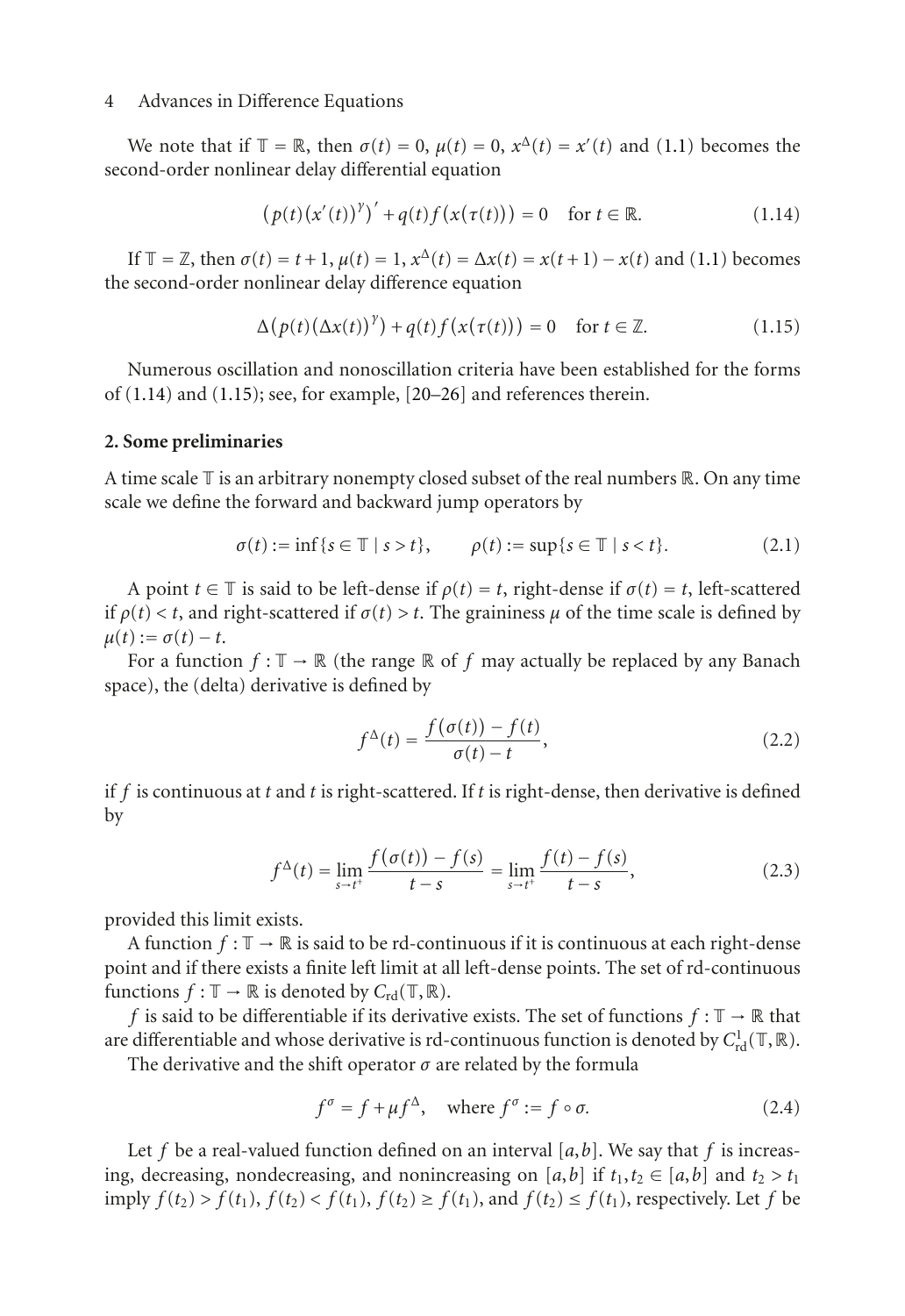# <span id="page-4-4"></span><span id="page-4-1"></span>Zhenlai Han et al. 5

a differentiable function on [a,b]. Then f is increasing, decreasing, nondecreasing, and<br>nonincreasing on [a,b] if  $f^{\Delta}(t) > 0$ ,  $f^{\Delta}(t) < 0$ ,  $f^{\Delta}(t) > 0$ , and  $f^{\Delta}(t) < 0$  for all  $t \in [a, b)$ nonincreasing on  $[a, b]$  if  $f^{\Delta}(t) > 0$ ,  $f^{\Delta}(t) < 0$ ,  $f^{\Delta}(t) \ge 0$ , and  $f^{\Delta}(t) \le 0$  for all  $t \in [a, b)$ , respectively respectively.

We will make use of the following product and quotient rules for the derivative of the product *f g* and the quotient *f /g* of two differentiable functions *f* and *g*:

$$
(fg)^{\Delta}(t) = f^{\Delta}(t)g(t) + f(\sigma(t))g^{\Delta}(t) = f(t)g^{\Delta}(t) + f^{\Delta}(t)g(\sigma(t)),
$$
\n(2.5)

$$
\left(\frac{f}{g}\right)^{\Delta}(t) = \frac{f^{\Delta}(t)g(t) - f(t)g^{\Delta}(t)}{g(t)g(\sigma(t))}.
$$
\n(2.6)

For  $a, b \in \mathbb{T}$  and a differentiable function *f*, the Cauchy integral of  $f^{\Delta}$  is defined by

<span id="page-4-5"></span>
$$
\int_{a}^{b} f^{\Delta}(t)\Delta t = f(b) - f(a). \tag{2.7}
$$

The integration by parts formula reads

$$
\int_{a}^{b} f^{\Delta}(t)g(t)\Delta t = f(b)g(b) - f(a)g(a) - \int_{a}^{b} f^{\sigma}(t)g^{\Delta}(t)\Delta t,
$$
\n(2.8)

and infinite integrals are defined as

$$
\int_{a}^{\infty} f(s) \Delta s = \lim_{t \to \infty} \int_{a}^{t} f(s) \Delta s.
$$
 (2.9)

In case  $\mathbb{T} = \mathbb{R}$  we have

$$
\sigma(t) = \rho(t) = t, \quad \mu(t) \equiv 0, \quad f^{\Delta} = f', \quad \int_{a}^{b} f(t) \Delta t = \int_{a}^{b} f(t) \mathrm{d}t,\tag{2.10}
$$

and in case  $\mathbb{T} = \mathbb{Z}$  we have

$$
\sigma(t) = t + 1, \quad \rho(t) = t - 1, \quad \mu(t) \equiv 1, \quad f^{\Delta} = \Delta f, \quad \int_{a}^{b} f(t) \Delta t = \sum_{t=a}^{b-1} f(t). \tag{2.11}
$$

# <span id="page-4-0"></span>**3. Main results**

In this section we give some new oscillation criteria for [\(1.1\)](#page-1-5). In order to prove our main results, we will use the formula

<span id="page-4-2"></span>
$$
((x(t))^{y})^{\Delta} = y \int_0^1 [hx^{\sigma} + (1-h)x]^{y-1} x^{\Delta}(t) dh,
$$
\n(3.1)

<span id="page-4-3"></span>which is a simple consequence of Keller's chain rule (see Bohner and Peterson [\[3,](#page-14-3) Theorem 1.90]). Also, we need the following auxiliary result.

Lemma 3.1 (Sahiner [\[13\]](#page-14-14)). *Suppose that the following conditions hold:*  $U(H_1)$   $u \in C_{\rm rd}^2(I, \mathbb{R})$  *where*  $I = [t_*, \infty) \subset \mathbb{T}$  *for some*  $t_* > 0$ ,<br> $U(H_2)$   $u(t) > 0$ ,  $u^{\Delta}(t) > 0$  and  $u^{\Delta}(t) < 0$  for  $t > t$  $(H_2)$   $u(t) > 0$ ,  $u^{\Delta}(t) > 0$  and  $u^{\Delta \Delta}(t) \le 0$  for  $t \ge t_*$ .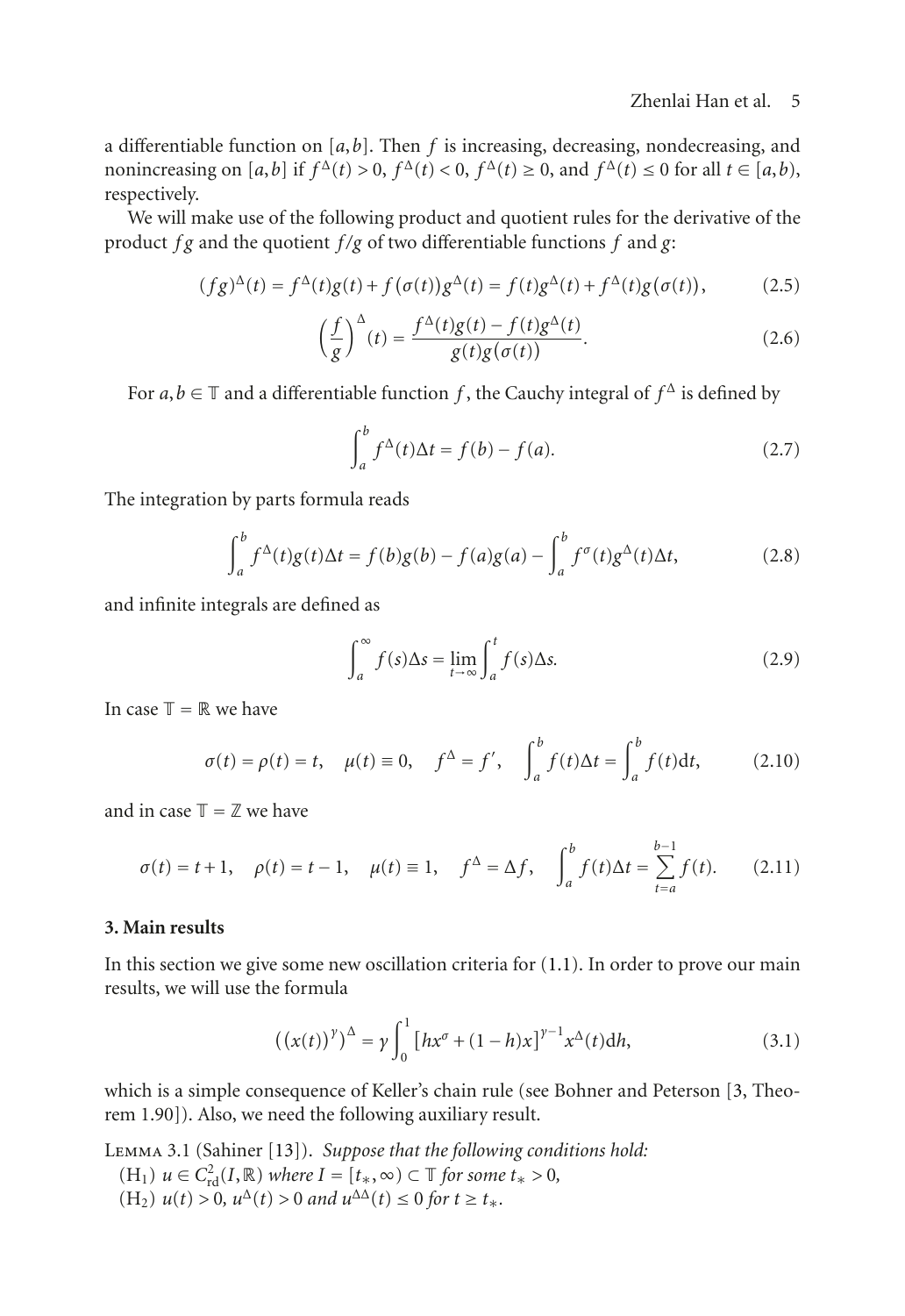*Then, for each*  $k \in (0,1)$ *, there exists a constant*  $t_k \in \mathbb{T}$ *,*  $t_k \geq t_*$ *, such that* 

<span id="page-5-4"></span>
$$
u(\sigma(t)) \le \frac{\sigma(t)}{k\tau(t)} u(\tau(t)) \quad \text{for } t \ge t_k. \tag{3.2}
$$

<span id="page-5-5"></span>**LEMMA 3.2.** *Assume* [\(1.11\)](#page-2-2) *holds. Furthermore, assume that*  $p \in C^1_{\text{rd}}([a, \infty), \mathbb{R})$ ,  $p^{\Delta} \ge 0$  *and*  $x$  *is an eventually positive solution of* (1.1) *Then, there exists a t*,  $\ge a$  *such that x is an eventually positive solution of [\(1.1\)](#page-1-5). Then, there exists a*  $t_1 \ge a$  *such that* 

$$
x^{\Delta}(t) > 0, \quad x^{\Delta\Delta}(t) < 0, \quad (p(t)(x^{\Delta}(t))^{\gamma})^{\Delta} < 0 \quad \text{for } t \ge t_1. \tag{3.3}
$$

*Proof.* Since  $x(t)$  is an eventually positive solution of [\(1.1\)](#page-1-5), there exists a number  $t_0 \ge a$ such that  $x(t) > 0$  and  $x(\tau(t)) > 0$  for all  $t \ge t_0 > a$ . In view of [\(1.1\)](#page-1-5), we have

$$
\left(p(t)\left(x^{\Delta}(t)\right)^{\gamma}\right)^{\Delta} = -q(t)f\left(x(\tau(t))\right) \leq -Lq(t)\left(x(\tau(t))\right)^{\gamma} < 0 \quad \text{for } t \geq t_0,\tag{3.4}
$$

and so  $p(t)(x^{\Delta}(t))$ <sup>*γ*</sup> is an eventually decreasing function. We first show that  $p(t)(x^{\Delta}(t))$ <sup>*γ*</sup> is eventually positive. Indeed, the decreasing function  $p(t)(x^{\Delta}(t))^{\gamma}$  is either eventually positive or eventually negative. Suppose that there exists an integer  $t_1 \geq t_0$  such that *p*(*t*<sub>1</sub>)( $x^{\Delta}(t_1)$ )*γ* = *c* < 0, then from [\(3.4\)](#page-5-0) we have  $p(t)(x^{\Delta}(t))$ <sup>*γ*</sup> ≤  $p(t_1)(x^{\Delta}(t_1))$ <sup>*γ*</sup> = *c* for *t* ≥ *t*1, hence

<span id="page-5-0"></span>
$$
x^{\Delta}(t) \le c^{1/\gamma} \left(\frac{1}{p(t)}\right)^{1/\gamma},\tag{3.5}
$$

which implies by [\(1.11\)](#page-2-2) that

$$
x(t) \le x(t_1) + c^{1/\gamma} \int_{t_1}^t \left(\frac{1}{p(s)}\right)^{1/\gamma} \Delta s \longrightarrow -\infty \quad \text{as } t \longrightarrow \infty,
$$
 (3.6)

and this contradicts the fact that  $x(t) > 0$  for all  $t \ge t_0$ . Hence  $p(t)(x^{\Delta}(t))^{\gamma}$  is eventually positive. So  $x^{\Delta}(t)$  is eventually positive. Then  $x(t)$  is eventually increasing.

By  $(2.5)$ , we get

$$
\left(p(t)\left(x^{\Delta}(t)\right)^{\gamma}\right)^{\Delta} = p^{\Delta}(t)\left(x^{\Delta}(t)\right)^{\gamma} + p\left(\sigma(t)\right)\left(\left(x^{\Delta}(t)\right)^{\gamma}\right)^{\Delta}.\tag{3.7}
$$

From [\(3.4\)](#page-5-0), [\(3.7\)](#page-5-1) and  $p^{\Delta}(t) \ge 0$ , we can easily verify that

<span id="page-5-3"></span><span id="page-5-2"></span><span id="page-5-1"></span>
$$
\left( \left( x^{\Delta}(t) \right)^{\gamma} \right)^{\Delta} < 0. \tag{3.8}
$$

Using [\(3.1\)](#page-4-2), we get

$$
\left(\left(x^{\Delta}(t)\right)^{\gamma}\right)^{\Delta} = \gamma \int_0^1 \left[h\left(x^{\Delta}\right)^{\sigma} + (1-h)x^{\Delta}\right]^{\gamma-1} x^{\Delta\Delta}(t) \mathrm{d}h. \tag{3.9}
$$

<span id="page-5-6"></span>From [\(3.8\)](#page-5-2), [\(3.9\)](#page-5-3), and  $\int_0^1 [h(x^{\Delta})^{\sigma} + (1-h)x^{\Delta}]^{\gamma-1} dh > 0$ , we have  $x^{\Delta\Delta}(t)$  is eventually neg-<br>ative Therefore, we see that there is some *t*.  $> t_0$  such that (3.3) holds. The proof is comative. Therefore, we see that there is some  $t_1 \ge t_0$  such that [\(3.3\)](#page-5-4) holds. The proof is complete. plete.  $\Box$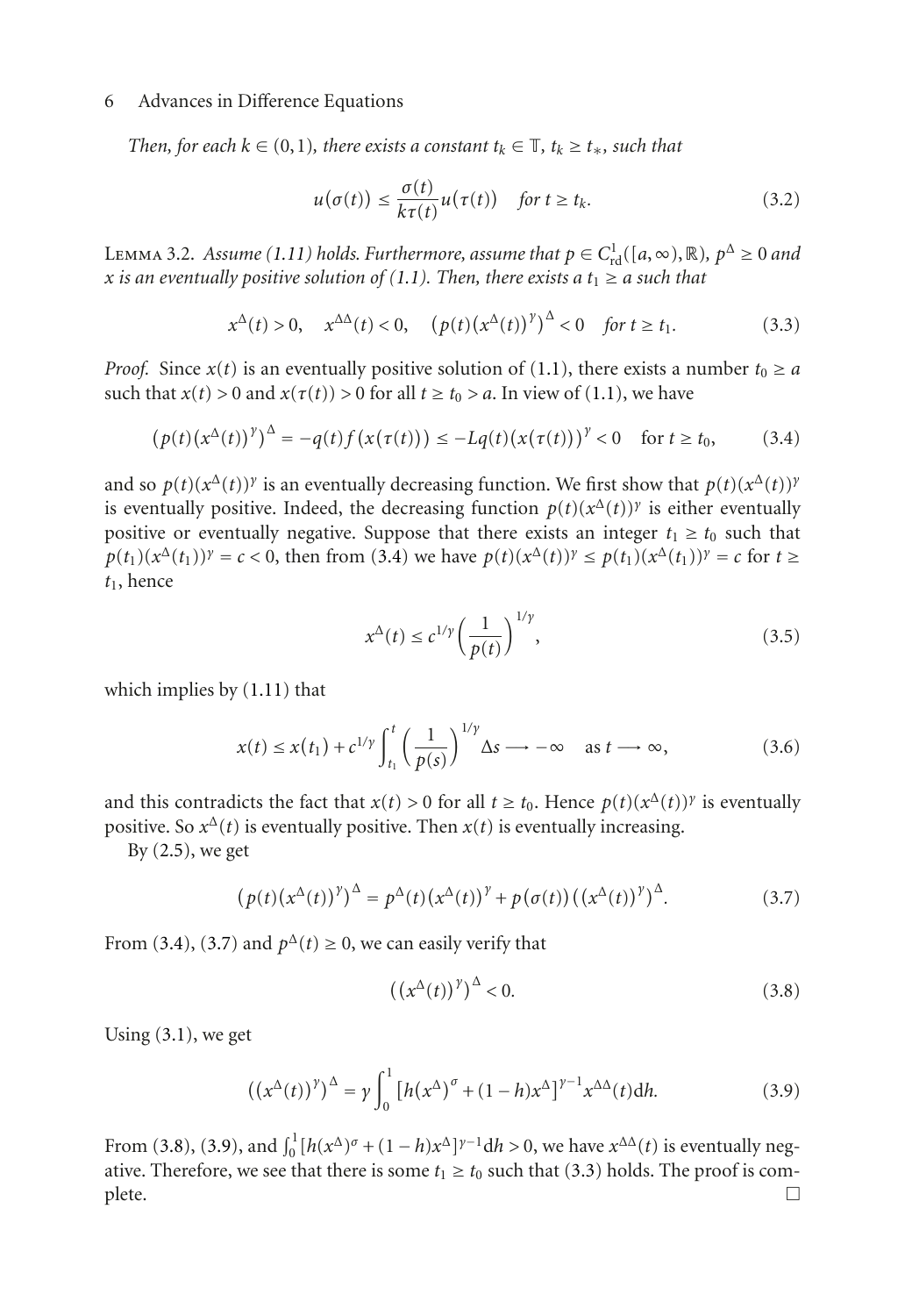## <span id="page-6-2"></span>Zhenlai Han et al. 7

THEOREM 3.3. *Assume* [\(1.11\)](#page-2-2) *holds,*  $p \in C^1_{\text{rd}}([a, \infty), \mathbb{R})$ *, and*  $p^{\Delta} \ge 0$ *. Furthermore, assume* that there exists a positive function  $\delta \in C^1$ .  $(\lceil a, \infty) \rceil \mathbb{R}$  such that for some positive constant *that there exists a positive function*  $\delta \in C^1_{\text{rd}}([a, \infty), \mathbb{R})$  *such that for some positive constant*  $k \in (0, 1)$  $k \in (0,1)$ ,

$$
\limsup_{t \to \infty} \int_{a}^{t} \left( Lk^{\gamma} q(s) \delta(s) \left( \frac{\tau(s)}{\sigma(s)} \right)^{\gamma} - \frac{p(s) (\delta^{\Delta}(s))_{+}^{\gamma+1}}{(\gamma+1)^{\gamma+1} (\delta(s))^{\gamma}} \right) \Delta s = \infty, \tag{3.10}
$$

*where*  $(\delta^{\Delta}(s))_{+} = \max\{0, \delta^{\Delta}(s)\}\$ . *Then* [\(1.1\)](#page-1-5) *is oscillatory on* [*a*, ∞).

*Proof.* Suppose that [\(1.1\)](#page-1-5) has a nonoscillatory solution  $x(t)$ . We may assume without loss of generality that  $x(t) > 0$  and  $x(\tau(t)) > 0$  for all  $t \ge t_1 > a$ . We will consider only this case, since the proof when  $x(t)$  is eventually negative is similar. In view of Lemmas [3.1](#page-4-3) and [3.2,](#page-5-5) for each positive constant  $k \in (0,1)$ , there exists a  $t_2 = \max\{t_k, t_1\}$  such that

$$
x(t) \le x(\sigma(t)) \le \frac{\sigma(t)}{k\tau(t)} x(\tau(t)) \le \frac{\sigma(t)}{k\tau(t)} x(t) \quad \text{for } t \ge t_2.
$$
 (3.11)

We get [\(3.3\)](#page-5-4), [\(3.4\)](#page-5-0), and [\(3.7\)](#page-5-1). Define the function  $\omega(t)$  by

<span id="page-6-1"></span><span id="page-6-0"></span>
$$
\omega(t) = \delta(t) \frac{p(t)(x^{\Delta}(t))^\gamma}{(x(t))^\gamma} \quad \text{for } t \ge t_2.
$$
 (3.12)

Then  $\omega(t) > 0$ , and using [\(2.5\)](#page-4-1) and [\(2.6\)](#page-4-4) we get

$$
\omega^{\Delta}(t) = \frac{\delta(t)}{(x(t))^{\gamma}} (p(t) (x^{\Delta}(t))^{\gamma})^{\Delta}
$$
  
+ 
$$
p(\sigma(t)) (x^{\Delta}(\sigma(t)))^{\gamma} \frac{(x(t))^{\gamma} \delta^{\Delta}(t) - \delta(t) ((x(t))^{\gamma})^{\Delta}}{(x(t))^{\gamma} (x(\sigma(t)))^{\gamma}}.
$$
(3.13)

In view of  $(3.4)$ ,  $(3.11)$ , and  $(3.12)$ , we obtain

$$
\omega^{\Delta}(t) \le -Lk^{\gamma}q(t)\delta(t)\left(\frac{\tau(t)}{\sigma(t)}\right)^{\gamma} + \frac{\delta^{\Delta}(t)}{\delta(\sigma(t))}\omega(\sigma(t))
$$

$$
-\frac{\delta(t)p(\sigma(t))\left(x^{\Delta}(\sigma(t))\right)^{\gamma}\left(\left(x(t)\right)^{\gamma}\right)^{\Delta}}{\left(x(t)\right)^{\gamma}\left(x(\sigma(t))\right)^{\gamma}}.
$$
(3.14)

Using [\(3.3\)](#page-5-4) we have  $x(\sigma(t)) \ge x(t)$ , and then from [\(3.1\)](#page-4-2) that

$$
\omega^{\Delta}(t) \le -Lk^{\gamma}q(t)\delta(t)\left(\frac{\tau(t)}{\sigma(t)}\right)^{\gamma} + \frac{\delta^{\Delta}(t)}{\delta(\sigma(t))}\omega(\sigma(t))
$$

$$
-\frac{\gamma\delta(t)p(\sigma(t))\left(x^{\Delta}(\sigma(t))\right)^{\gamma}\left(x(t)\right)^{\gamma-1}x^{\Delta}(t)}{\left(x(t)\right)^{\gamma}\left(x(\sigma(t))\right)^{\gamma}}.
$$
(3.15)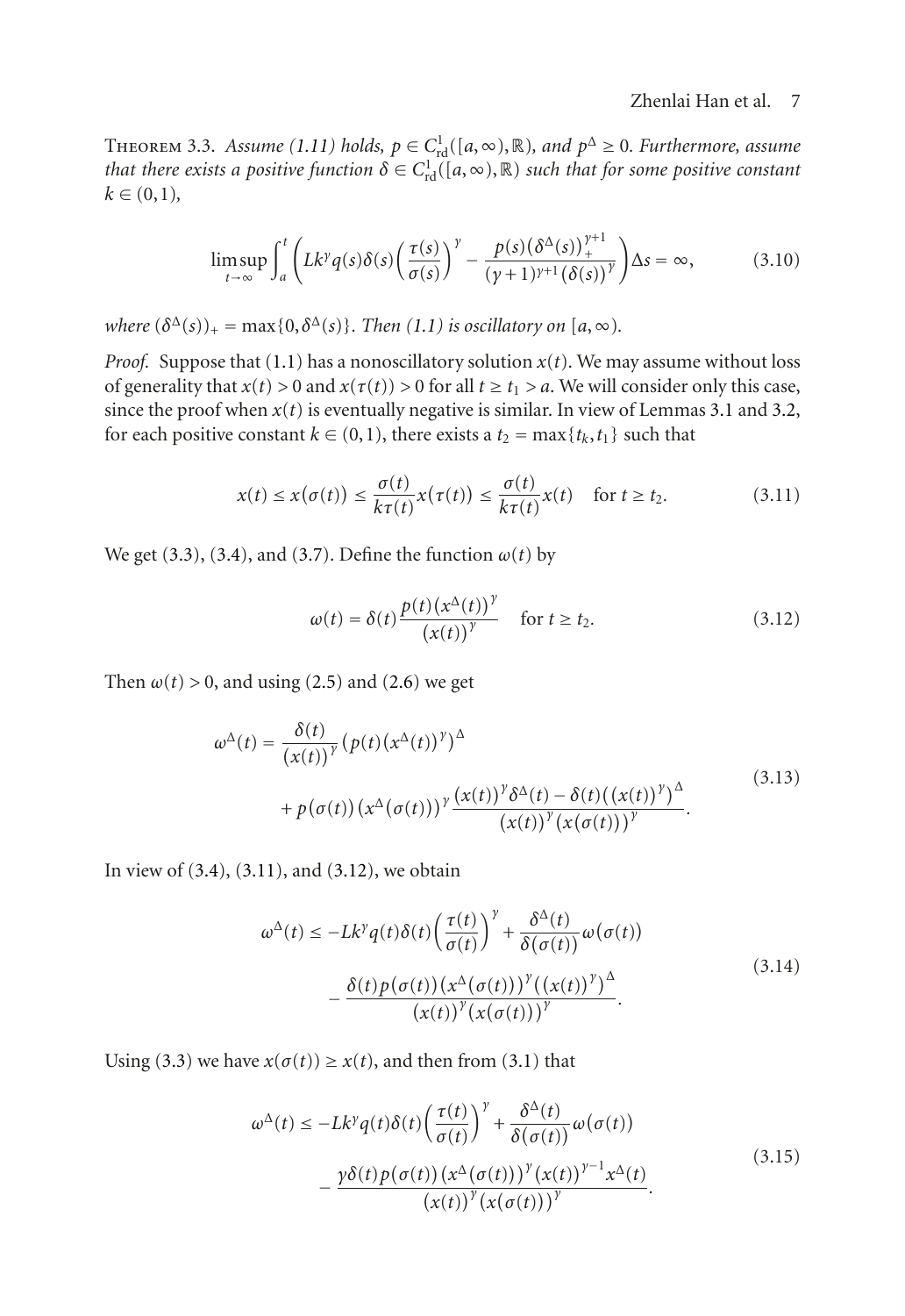So,

$$
\omega^{\Delta}(t) \le -Lk^{\gamma}q(t)\delta(t)\left(\frac{\tau(t)}{\sigma(t)}\right)^{\gamma} + \frac{\delta^{\Delta}(t)}{\delta(\sigma(t))}\omega(\sigma(t))
$$

$$
-\frac{\gamma\delta(t)p(\sigma(t))(x^{\Delta}(\sigma(t)))^{\gamma}x^{\Delta}(t)}{(x(\sigma(t)))^{\gamma+1}}.
$$
(3.16)

From [\(3.3\)](#page-5-4), since  $(p(t)(x^{\Delta}(t))^{\gamma})^{\Delta} < 0$ , we have

<span id="page-7-1"></span><span id="page-7-0"></span>
$$
x^{\Delta}(t) > \frac{\left(p(\sigma(t))\right)^{1/\gamma}}{\left(p(t)\right)^{1/\gamma}} x^{\Delta}(\sigma(t)).
$$
\n(3.17)

Substituting [\(3.17\)](#page-7-0) in [\(3.16\)](#page-7-1) we find that

$$
\omega^{\Delta}(t) \le -Lk^{\gamma}q(t)\delta(t)\left(\frac{\tau(t)}{\sigma(t)}\right)^{\gamma} + \frac{\delta^{\Delta}(t)}{\delta(\sigma(t))}\omega(\sigma(t))
$$

$$
-\frac{\gamma\delta(t)\left(p(\sigma(t))\right)^{(\gamma+1)/\gamma}\left(x^{\Delta}(\sigma(t))\right)^{\gamma+1}}{\left(p(t)\right)^{1/\gamma}\left(x(\sigma(t))\right)^{\gamma+1}}.
$$
(3.18)

So,

<span id="page-7-2"></span>
$$
\omega^{\Delta}(t) \le -Lk^{\gamma}q(t)\delta(t)\left(\frac{\tau(t)}{\sigma(t)}\right)^{\gamma} + \frac{(\delta^{\Delta}(t))_{+}}{\delta(\sigma(t))}\omega(\sigma(t))
$$
  

$$
-\frac{\gamma\delta(t)}{(p(t))^{\lambda-1}(\delta(\sigma(t)))^{\lambda}}(\omega(\sigma(t)))^{\lambda},
$$
\n(3.19)

where  $\lambda = (\gamma + 1)/\gamma$ ,  $(\delta^{\Delta}(t))_+ = \max\{0, \delta^{\Delta}(t)\}\.$  Set

$$
A = \left[\frac{\gamma \delta(t)}{\left(\delta(\sigma(t))\right)^{\lambda}(p(t))^{\lambda-1}}\right]^{1/\lambda} \omega(\sigma(t)),
$$
  
\n
$$
B = \left[\frac{\left(\delta^{\Delta}(t)\right)_{+}}{\lambda \delta(\sigma(t))}\left(\frac{\gamma \delta(t)}{\left(\delta(\sigma(t))\right)^{\lambda}(p(t))^{\lambda-1}}\right)^{-1/\lambda}\right]^{1/(\lambda-1)}.
$$
\n(3.20)

Using the inequality [\(1.13\)](#page-2-4) we have

$$
\frac{(\delta^{\Delta}(t))_{+}}{\delta(\sigma(t))}\omega(\sigma(t)) - \frac{\gamma \delta(t)}{(\delta(\sigma(t)))^{\lambda}(\rho(t))^{\lambda-1}}(\omega(\sigma(t)))^{\lambda}
$$
\n
$$
\leq (\lambda - 1)\lambda^{-\lambda/(\lambda - 1)} \left(\frac{(\delta^{\Delta}(t))_{+}}{\delta(\sigma(t))}\right)^{\lambda/(\lambda - 1)} \left(\frac{\gamma \delta(t)}{(\delta(\sigma(t)))^{\lambda}(\rho(t))}\right)^{\lambda-1} \tag{3.21}
$$

then

<span id="page-7-3"></span>
$$
\frac{(\delta^{\Delta}(t))_+}{\delta(\sigma(t))}\omega(\sigma(t)) - \frac{\gamma \delta(t)}{(\delta(\sigma(t)))^{\lambda}(\rho(t))^{\lambda-1}}\left(\omega(\sigma(t))\right)^{\lambda} \le C \frac{p(t)(\delta^{\Delta}(t))_+^{\gamma+1}}{(\delta(t))^\gamma},\tag{3.22}
$$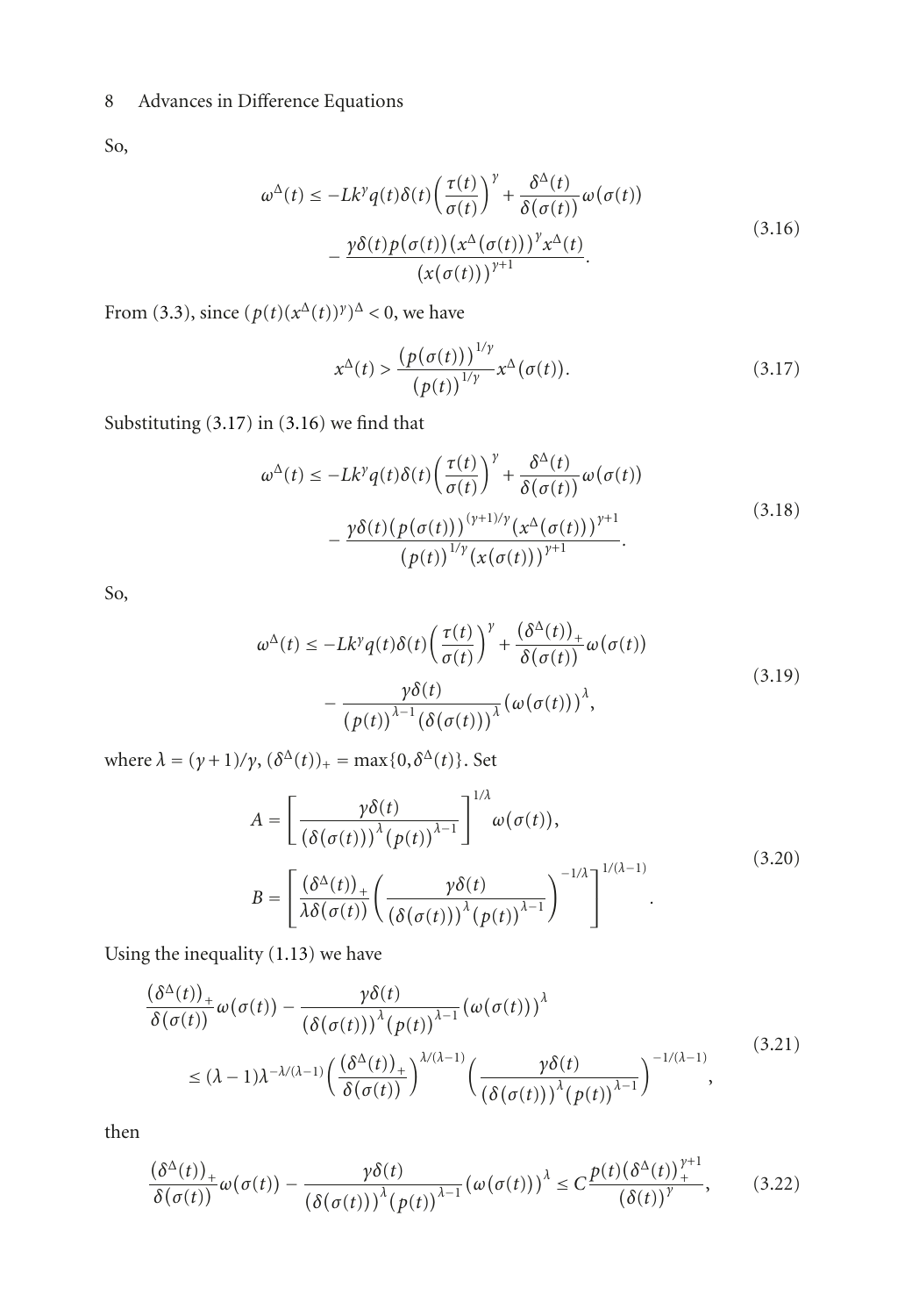where  $C = (\lambda - 1)\lambda^{(\lambda/(\lambda-1)} \gamma^{-1/(\lambda-1)} = 1/(\gamma + 1)^{\gamma+1}$ . Thus, from [\(3.19\)](#page-7-2) and [\(3.22\)](#page-7-3) we obtain

<span id="page-8-0"></span>
$$
\omega^{\Delta}(t) \le -Lk^{\gamma}q(t)\delta(t)\left(\frac{\tau(t)}{\sigma(t)}\right)^{\gamma} + \frac{p(t)(\delta^{\Delta}(t))_{+}^{\gamma+1}}{(\gamma+1)^{\gamma+1}(\delta(t))^{\gamma}}.
$$
\n(3.23)

Integrating the inequality  $(3.23)$  from  $t_2$  to  $t$  we obtain

$$
-\omega(t_2) \le \omega(t) - \omega(t_2) \le -\int_{t_2}^t \left( Lk^\gamma q(s)\delta(s) \left( \frac{\tau(s)}{\sigma(s)} \right)^\gamma - \frac{p(s) \left( \delta^\Delta(s) \right)_+^{\gamma+1}}{\left( \gamma + 1 \right)^{\gamma+1} \left( \delta(s) \right)^\gamma} \right) \Delta s, \quad (3.24)
$$

which yields

$$
\int_{t_2}^t \left( Lk^\gamma q(s)\delta(s) \left( \frac{\tau(s)}{\sigma(s)} \right)^\gamma - \frac{p(s) (\delta^\Delta(s))_+^{\gamma+1}}{(\gamma+1)^{\gamma+1} (\delta(s))^\gamma} \right) \Delta s \le \omega(t_2)
$$
\n(3.25)

for all large *t*, which contradicts  $(3.10)$ . The proof is complete.  $\Box$ 

From [Theorem 3.3,](#page-5-6) we can obtain different conditions for oscillation of all solutions of [\(1.1\)](#page-1-5) with different choices of *δ*(*t*).

For example, let  $\delta(t) = t$ ,  $t \ge a$ . Now, [Theorem 3.3](#page-5-6) yields the following result.

<span id="page-8-1"></span>COROLLARY 3.4. *Assume* [\(1.11\)](#page-2-2) *holds and*  $p \in C^1_{\rm rd}([a, \infty), \mathbb{R})$ ,  $p^{\Delta} \ge 0$ *. Furthermore, assume*<br>*that for some positive constant*  $k \in (0, 1)$ *that for some positive constant*  $k \in (0,1)$ *,* 

$$
\lim_{t \to \infty} \sup \int_{a}^{t} \left( Lk^{\gamma} s q(s) \left( \frac{\tau(s)}{\sigma(s)} \right)^{\gamma} - \frac{p(s)}{(\gamma + 1)^{\gamma + 1} s^{\gamma}} \right) \Delta s = \infty, \tag{3.26}
$$

*then*  $(1.1)$  *is oscillatory on*  $[a, \infty)$ *.* 

Let  $\delta(t) = 1$ ,  $t \ge a$ . Now, [Theorem 3.3](#page-5-6) yields the following well-known result (Leighton-Wintner theorem).

COROLLARY 3.5 (Leighton-Wintner). *Assume* [\(1.11\)](#page-2-2) *holds and*  $p \in C^1_{\rm rd}([a, \infty), \mathbb{R})$ ,  $p^{\Delta} \ge 0$ . *If*

$$
\lim_{t \to \infty} \sup \int_{a}^{t} q(s) \left( \frac{\tau(s)}{\sigma(s)} \right)^{\gamma} \Delta s = \infty, \tag{3.27}
$$

*then*  $(1.1)$  *is oscillatory on*  $[a, \infty)$ *.* 

Let  $\gamma = 1$  and  $p(t) = 1$  for  $t \ge a$ . Now, [Theorem 3.3](#page-5-6) yields the following result.

COROLLARY 3.6. *Assume that there exists a positive function*  $\delta \in C^1_{\text{rd}}([a, \infty), \mathbb{R})$  *such that* for some positive constant  $k \in (0, 1)$ *for some positive constant*  $k \in (0,1)$ *,* 

$$
\lim_{t \to \infty} \sup \int_{a}^{t} \left( Lkq(s)\delta(s)\frac{\tau(s)}{\sigma(s)} - \frac{\left(\delta^{\Delta}(s)\right)_+^2}{4\delta(s)} \right) \Delta s = \infty, \tag{3.28}
$$

*where*  $(\delta^{\Delta}(s))_{+} = \max\{0, \delta^{\Delta}(s)\}\$ . Then every solution of [\(1.1\)](#page-1-5) is oscillatory on [a,  $\infty$ ).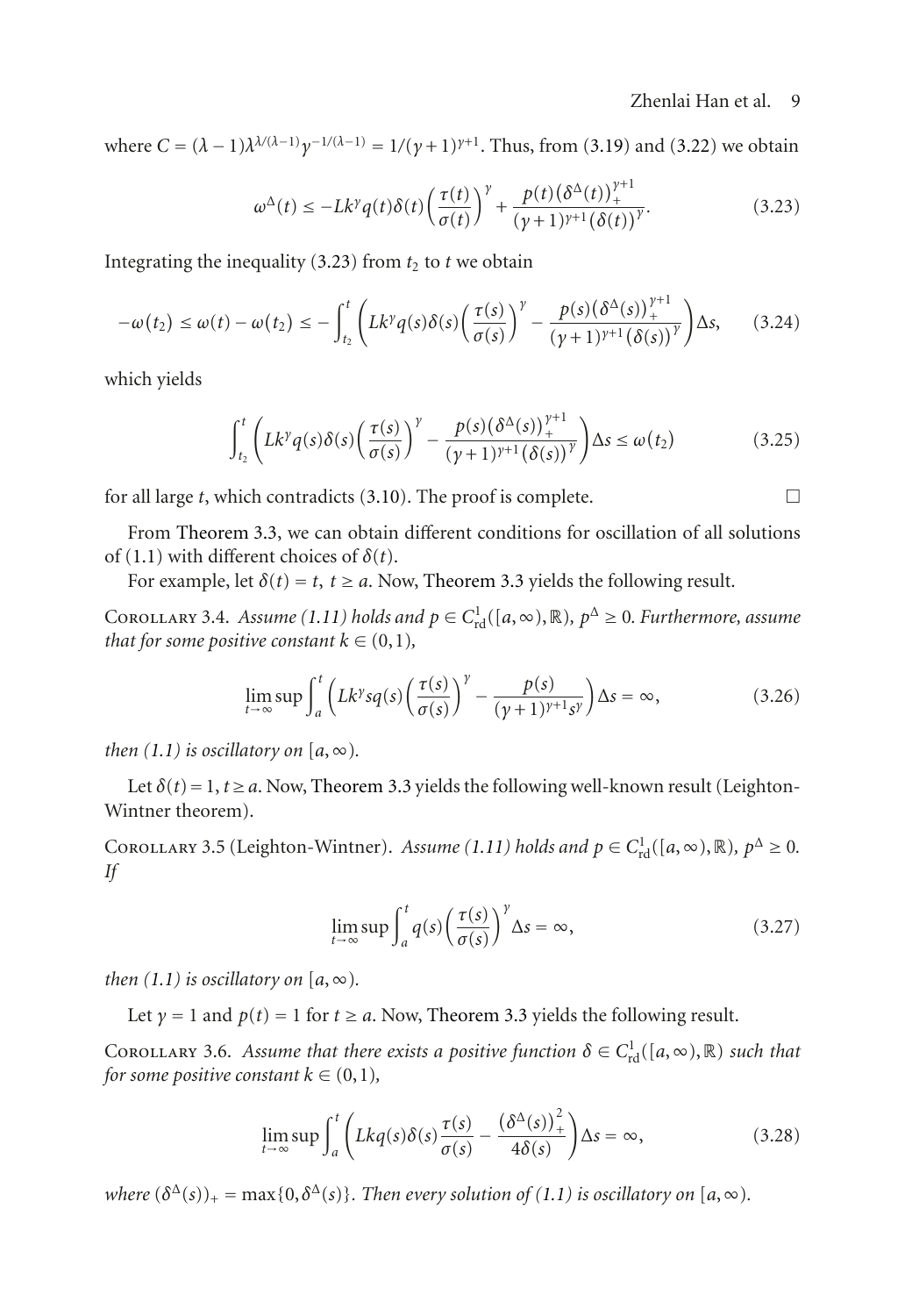*Remark 3.7.* From [Theorem 3.3,](#page-5-6) we can give some special sufficient conditions for oscillation of [\(1.1\)](#page-1-5) on different type of time scales, for example, we can deduce that if there exists a positive function  $\delta \in C^1([a,\infty),\mathbb{R})$  such that for some positive constant  $k \in (0,1)$ ,

$$
\int_{a}^{\infty} \left(\frac{1}{p(t)}\right)^{1/\gamma} dt = \infty, \qquad \limsup_{t \to \infty} \int_{a}^{t} \left(Lk^{\gamma} q(s) \delta(s) \left(\frac{\tau(s)}{s}\right)^{\gamma} - \frac{p(s) \left(\delta'(s)\right)^{\gamma+1}}{(\gamma+1)^{\gamma+1} \left(\delta(s)\right)^{\gamma}}\right) ds = \infty, \tag{3.29}
$$

where  $(\delta'(s))_+ = \max\{0, \delta'(s)\}\$ , are sufficient conditions for oscillation of [\(1.14\)](#page-3-0).

If there exists a positive sequence  $\{\delta_n\}$  such that for some positive constant  $k \in (0,1)$ ,

$$
\sum_{i=a}^{\infty} \left(\frac{1}{p(i)}\right)^{1/\gamma} = \infty, \qquad \limsup_{t \to \infty} \sum_{i=a}^{n-1} \left(Lk^{\gamma}q(i)\delta(i)\left(\frac{\tau(i)}{i+1}\right)^{\gamma} - \frac{p(i)\left(\Delta\delta(i)\right)^{\gamma+1}}{(\gamma+1)^{\gamma+1}\left(\delta(i)\right)^{\gamma}}\right) = \infty, \qquad \Delta p(n) \ge 0,
$$
\n(3.30)

<span id="page-9-2"></span>where  $(\Delta \delta(i))_+$  = max $\{0, \Delta \delta(i)\}\)$ , are sufficient conditions for oscillation of [\(1.15\)](#page-3-1).

**THEOREM 3.8.** *Assume* [\(1.11\)](#page-2-2) *holds and*  $p \in C^1_{\text{rd}}([a, \infty), \mathbb{R})$ ,  $p^{\Delta} \ge 0$ . Furthermore, assume that there exists a positive function  $\delta \in C^1$ . ([a,  $\infty)$  |R) such that for some positive constant *that there exists a positive function*  $\delta \in C^1_{\text{rd}}([a, \infty), \mathbb{R})$  *such that for some positive constant*  $k \in (0, 1)$  and  $m > 1$  $k \in (0,1)$ *, and*  $m \geq 1$ *,* 

$$
\lim_{t \to \infty} \sup \frac{1}{t^m} \int_a^t (t-s)^m \left( Lk^{\gamma} q(s) \delta(s) \left( \frac{\tau(s)}{\sigma(s)} \right)^{\gamma} - \frac{p(s) (\delta^{\Delta}(s))_+^{\gamma+1}}{(\gamma+1)^{\gamma+1} (\delta(s))^\gamma} \right) \Delta s = \infty, \tag{3.31}
$$

*where*  $(\delta^{\Delta}(s))_{+} = \max\{0, \delta^{\Delta}(s)\}\$ . *Then*  $(1.1)$  *is oscillatory on*  $[a, \infty)$ .

*Proof.* Suppose that [\(1.1\)](#page-1-5) has a nonoscillatory solution  $x(t)$ . We may assume without loss of generality that  $x(t) > 0$  and  $x(\tau(t)) > 0$  for all  $t \ge t_1 > a$ . We proceed as in the proof of [Theorem 3.3](#page-5-6) and we get  $(3.23)$ . Then from  $(3.23)$  we have

<span id="page-9-1"></span><span id="page-9-0"></span>
$$
L k^{\gamma} q(t) \delta(t) \left(\frac{\tau(t)}{\sigma(t)}\right)^{\gamma} - \frac{p(t) (\delta^{\Delta}(t))_{+}^{\gamma+1}}{(\gamma+1)^{\gamma+1} \delta^{\gamma}(t)} \le -\omega^{\Delta}(t). \tag{3.32}
$$

Therefore,

$$
\int_{t_2}^t (t-s)^m \Bigg[ Lk^\gamma q(s) \delta(s) \Big( \frac{\tau(s)}{\sigma(s)} \Big)^\gamma - \frac{p(s) (\delta^\Delta(s))_+^{\gamma+1}}{(\gamma+1)^{\gamma+1} \delta^\gamma(s)} \Bigg] \Delta s \le - \int_{t_2}^t (t-s)^\gamma \omega^\Delta(s) \Delta s. \tag{3.33}
$$

An integration by parts formula [\(2.8\)](#page-4-5) the right-hand side leads to

$$
\int_{t_2}^t (t-s)^m \omega^{\Delta}(s) \Delta s = (t-s)^m \omega(s) \Big|_{t_2}^t - \int_{t_2}^t ((t-s)^m)^{\Delta_s} \omega(\sigma(s)) \Delta s. \tag{3.34}
$$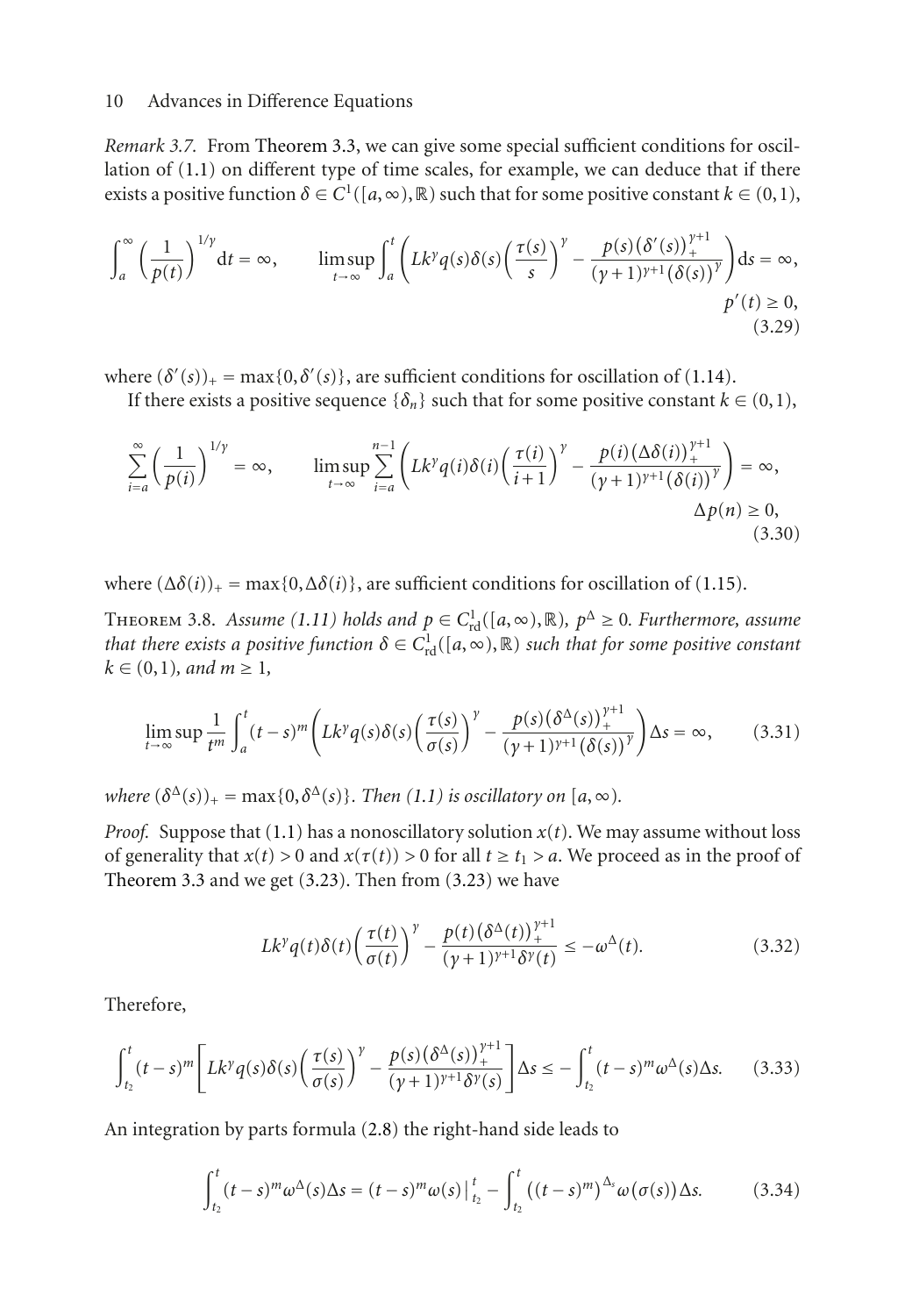# Zhenlai Han et al. 11

Note that since  $((t-s)^m)^{\Delta_s} \leq -m(t-\sigma(s))^{m-1} \leq 0$  for  $t \geq \sigma(s)$ ,  $m \geq 1$  (see Saker [\[15](#page-14-18)]). Then from [\(3.33\)](#page-9-0) we have

$$
\int_{t_2}^t (t-s)^m \Bigg[ Lk^\gamma q(s) \delta\big(\sigma(s)\big) \bigg(\frac{\tau(s)}{\sigma(s)}\bigg)^\gamma - \frac{p(s) \big(\delta^\Delta(s)\big)_+^{\gamma+1}}{(\gamma+1)^{\gamma+1} \delta^\gamma(s)} \Bigg] \Delta s \le (t-t_2)^m \omega(t_2). \tag{3.35}
$$

Then

$$
\frac{1}{t^m} \int_{t_2}^t (t-s)^m \Bigg[ Lk^\gamma q(s) \delta(\sigma(s)) \Big( \frac{\tau(s)}{\sigma(s)} \Big)^\gamma - \frac{p(s) (\delta^\Delta(s))_+^{\gamma+1}}{(\gamma+1)^{\gamma+1} \delta^\gamma(s)} \Bigg] \Delta s \le \Big( \frac{t-t_2}{t} \Big)^m \omega(t_2),\tag{3.36}
$$

which contradicts [\(3.31\)](#page-9-1). The proof is complete.  $\Box$ 

From [Theorem 3.8,](#page-9-2) we have the following oscillation criteria for [\(1.14\)](#page-3-0) and [\(1.15\)](#page-3-1).

COROLLARY 3.9. If there exists a positive function  $\delta \in C^1([a,\infty),\mathbb{R})$  such that for some *positive constant*  $k \in (0,1)$ *,*  $m \geq 1$ *,* 

$$
\int_{a}^{\infty} \left(\frac{1}{p(t)}\right)^{1/\gamma} dt = \infty,
$$
\n
$$
\limsup_{t \to \infty} \frac{1}{t^{m}} \int_{a}^{t} (t-s)^{m} \left(Lk^{\gamma} q(s) \delta(s) \left(\frac{\tau(s)}{s}\right)^{\gamma} - \frac{p(s) \left(\delta'(s)\right)^{\gamma+1}}{(\gamma+1)^{\gamma+1} \left(\delta(s)\right)^{\gamma}} \right) ds = \infty,
$$
\n
$$
p'(t) \ge 0,
$$
\n(3.37)

*where*  $(\delta'(s))_{+} = \max\{0, \delta'(s)\},$  *then*  $(1.14)$  *is oscillatory.* 

COROLLARY 3.10. If there exists a positive sequence  $\{\delta(n)\}\$  such that for some positive con*stant*  $k \in (0,1)$ *,*  $m \ge 1$ ,

$$
\sum_{i=a}^{\infty} \left(\frac{1}{p(i)}\right)^{1/\gamma} = \infty,
$$
\n
$$
\limsup_{n \to \infty} \frac{1}{n^m} \sum_{i=a}^{n-1} (n-i)^m \left(Lk^{\gamma} q(i) \delta(i) \left(\frac{\tau(i)}{i+1}\right)^{\gamma} - \frac{p(i) (\Delta \delta(i))_{+}^{\gamma+1}}{(\gamma+1)^{\gamma+1} (\delta(i))^{\gamma}}\right) = \infty,
$$
\n
$$
\Delta p(n) \ge 0,
$$
\n(3.38)

*where*  $(\Delta \delta(i))_{+} = \max\{0, \Delta \delta(i)\}\$ , *then*  $(1.15)$  *is oscillatory.* 

<span id="page-10-1"></span>Now, we give some sufficient conditions when [\(1.12\)](#page-2-3) holds, which guarantee that every solution of [\(1.1\)](#page-1-5) oscillates or converges to zero in  $[a, \infty)$ .

THEOREM 3.11. *Assume* [\(1.12\)](#page-2-3) *holds and*  $p \in C^1_{\text{rd}}([a, \infty), \mathbb{R})$ *. Furthermore, assume that*<br>*there exists a positive function*  $\delta \in C^1([a, \infty), \mathbb{R})$  such that for some positive constant  $k \in$ *there exists a positive function*  $\delta \in C^1_{\text{rd}}([a, \infty), \mathbb{R})$  *such that for some positive constant*  $k \in (0, 1)$  (3.10) holds If (0,1)*, [\(3.10\)](#page-6-2) holds. If*

<span id="page-10-0"></span>
$$
\int_{a}^{\infty} \left[ \frac{1}{p(t)} \int_{a}^{t} q(s) \Delta s \right]^{1/\gamma} \Delta t = \infty, \tag{3.39}
$$

*then every solution of [\(1.1\)](#page-1-5) is either oscillatory or converging to zero on* [ $a, \infty$ ).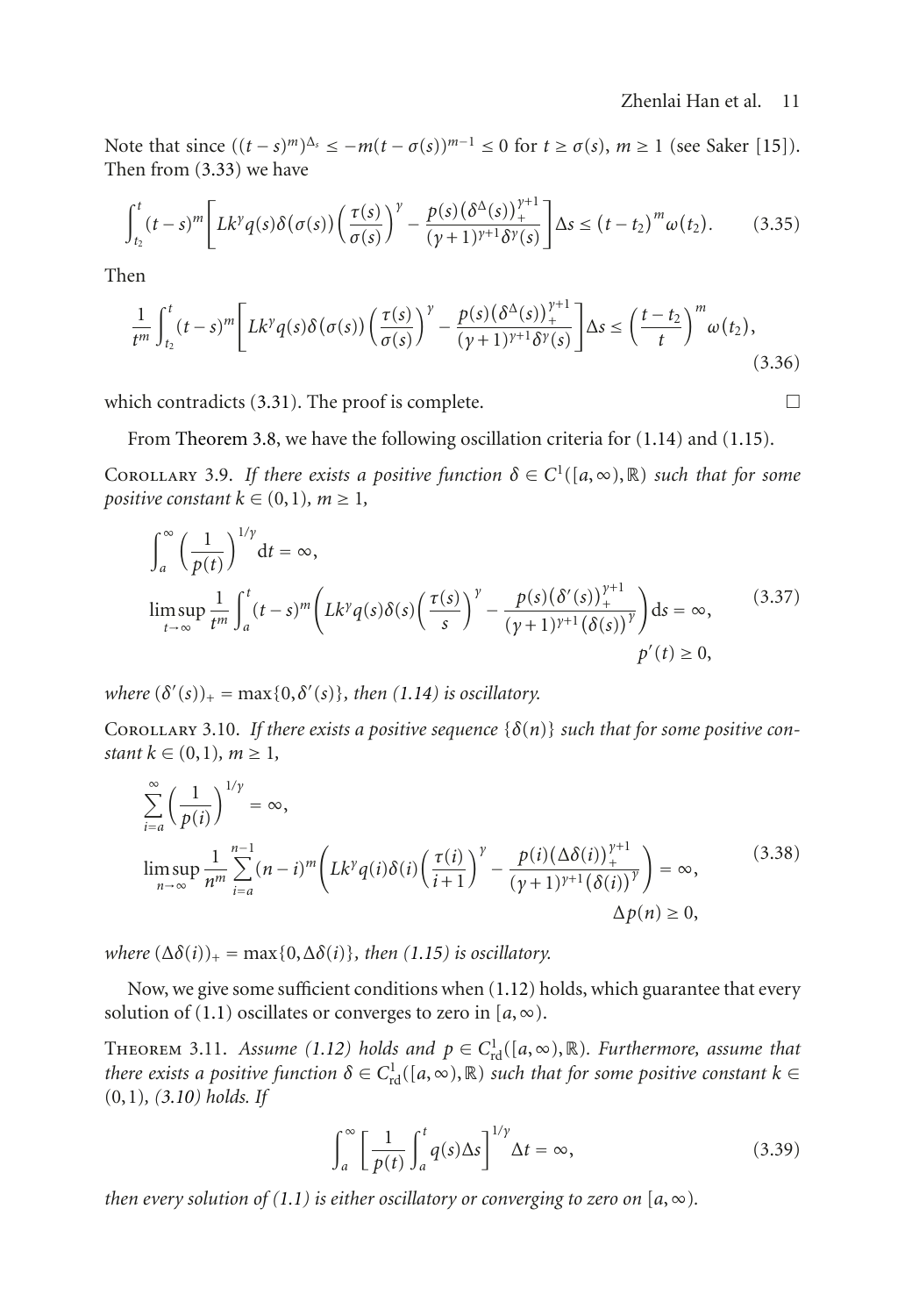*Proof.* We proceed as in [Theorem 3.3,](#page-5-6) we assume that [\(1.1\)](#page-1-5) has a nonoscillatory solution such that  $x(t) > 0$ , and  $x(\tau(t)) > 0$ , for all  $t \ge t_1 > a$ .

From the proof of [Lemma 3.2,](#page-5-5) we see that there exist two possible cases for the sign of  $x^{\Delta}(t)$ . The proof when  $x^{\Delta}(t)$  is an eventually positive is similar to that of the proof of [Theorem 3.3](#page-5-6) and hence it is omitted.

Next, suppose that  $x^{\Delta}(t) < 0$  for  $t \ge t_1 > a$ . Then  $x(t)$  is decreasing and  $\lim_{t \to \infty} x(t) =$  $b \ge 0$ . We assert that  $b = 0$ . If not, then  $x(\tau(t)) > x(t) > x(\sigma(t)) > b > 0$  for  $t \ge t_2 > t_1$ . Since  $f(x(\tau(t))) \ge Lb^{\gamma}$ , there exists a number  $t_3 > t_2$  such that  $f(x(\tau(t))) \ge L(x(\tau(t)))^{\gamma}$ for  $t \geq t_3$ . Defining the function

$$
u(t) = p(t) (x^{\Delta}(t))^{\gamma},
$$
 (3.40)

we obtain from [\(1.1\)](#page-1-5)

$$
u^{\Delta}(t) = -q(t)f(x(\tau(t))) \le -Lq(t)(x(\tau(t)))^{\gamma} \le -Lb^{\gamma}q(t), \quad \text{for } t \ge t_3. \tag{3.41}
$$

Hence, for  $t \geq t_3$ , we have

$$
u(t) \le u(t_3) - Lb^{\gamma} \int_a^t q(s) \Delta s \le -Lb^{\gamma} \int_a^t q(s) \Delta s, \tag{3.42}
$$

because of  $u(t_3) = p(t_3)(x^{\Delta}(t_3))^{\gamma} < 0$ . So, we have

$$
\int_{t_3}^t x^{\Delta}(s) \Delta s \le -L^{1/\gamma} b \int_{t_3}^t \left[ \frac{1}{p(s)} \int_{t_3}^s q(\tau) \Delta \tau \right]^{1/\gamma} \Delta s. \tag{3.43}
$$

By condition [\(3.39\)](#page-10-0) we get  $x(t) \to -\infty$  as  $t \to \infty$ , and this is a contradiction to the fact that  $x(t) > 0$  for  $t \ge t_1$ . Thus  $b = 0$  and then  $x(t) \to 0$  as  $t \to \infty$ . The proof is complete.  $x(t) > 0$  for  $t \ge t_1$ . Thus  $b = 0$  and then  $x(t) \to 0$  as  $t \to \infty$ . The proof is complete.

<span id="page-11-0"></span>Similar to that of the proof of [Theorem 3.11,](#page-10-1) we omit the proof of the following theorem.

THEOREM 3.12. *Assume* [\(1.12\)](#page-2-3) *holds and*  $p \in C^1_{\text{rd}}([a, \infty), \mathbb{R})$ *. Furthermore, assume that*<br>*there exists a positive function*  $\delta \in C^1$ . ([*a*,  $\infty)$  |R) such that for some positive constant  $k \in$ *there exists a positive function*  $\delta \in C^1_{\rm rd}([a, \infty), \mathbb{R})$  *such that for some positive constant*  $k \in (0, 1)$  (3.31) *and* (3.39) hold. Then every solution of (1.1) is either oscillatory or converging (0,1)*, [\(3.31\)](#page-9-1), and [\(3.39\)](#page-10-0) hold. Then every solution of [\(1.1\)](#page-1-5) is either oscillatory or converging to zero on*  $[a, \infty)$ *.* 

From Theorems [3.11](#page-10-1) and [3.12,](#page-11-0) we have the following results for [\(1.14\)](#page-3-0) and [\(1.15\)](#page-3-1).

COROLLARY 3.13. If there exists a positive function  $\delta \in C^1([a,\infty),\mathbb{R})$  such that for some *positive constant*  $k \in (0,1)$ *,* 

$$
p'(t) \ge 0, \quad \int_{a}^{\infty} \left(\frac{1}{p(t)}\right)^{1/\gamma} dt < \infty, \quad \int_{a}^{\infty} \left[\frac{1}{p(t)} \int_{a}^{t} q(s) ds\right]^{1/\gamma} dt = \infty,
$$
\n
$$
\limsup_{t \to \infty} \int_{a}^{t} \left(Lk^{\gamma} q(s) \delta(s) \left(\frac{\tau(s)}{s}\right)^{\gamma} - \frac{p(s) (\delta'(s))_{+}^{\gamma+1}}{(\gamma+1)^{\gamma+1} (\delta(s))^{\gamma}}\right) ds = \infty,
$$
\n
$$
(3.44)
$$

*where*  $(\delta'(s))_+ = \max\{0, \delta'(s)\}$ , then every solution of [\(1.14\)](#page-3-0) is either oscillatory or converg-<br>ing to zero on [a,  $\infty$ ) *ing to zero on*  $[a, \infty)$ *.*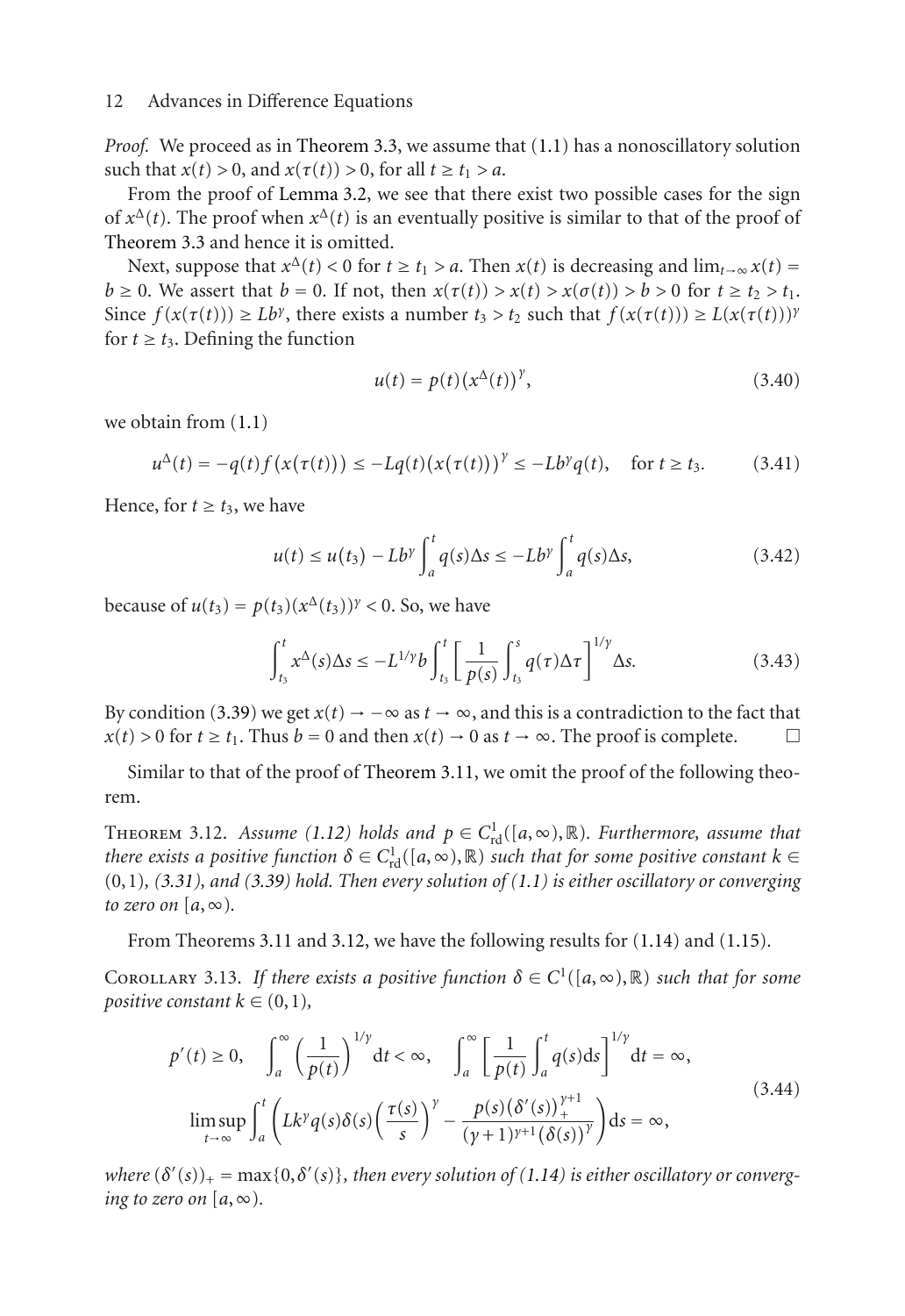COROLLARY 3.14. If there exists a positive sequence  $\{\delta(n)\}\$  such that for some positive con*stant*  $k \in (0,1)$ *,* 

$$
\Delta p(n) \ge 0, \quad \sum_{i=a}^{\infty} \left(\frac{1}{p(i)}\right)^{1/y} < \infty, \quad \sum_{i=a}^{\infty} \left(\frac{1}{p(i)} \sum_{j=a}^{i-1} q(j)\right)^{1/y} = \infty,
$$
\n
$$
\limsup_{n \to \infty} \sum_{i=a}^{n-1} \left(Lk^{\gamma} q(i) \delta(i) \left(\frac{\tau(i)}{i+1}\right)^{\gamma} - \frac{p(i) \left(\Delta \delta(i)\right)^{\gamma+1}}{(\gamma+1)^{\gamma+1} \left(\delta(i)\right)^{\gamma}}\right) = \infty,
$$
\n
$$
(3.45)
$$

*where*  $(\Delta \delta(i))_{+} = \max\{0, \Delta \delta(i)\}\$ , then every solution of [\(1.15\)](#page-3-1) is either oscillatory or con*verging to zero on*  $[a, \infty)$ .

COROLLARY 3.15. *If there exists a positive function*  $\delta \in C^1([a, \infty), \mathbb{R})$  *such that for some positive constant*  $k \in (0,1)$ *,*  $m \geq 1$ *,* 

$$
p'(t) \ge 0, \quad \int_{a}^{\infty} \left(\frac{1}{p(t)}\right)^{1/\gamma} dt < \infty, \quad \int_{a}^{\infty} \left[\frac{1}{p(t)} \int_{a}^{t} q(s) ds\right]^{1/\gamma} dt = \infty,
$$
  

$$
\limsup_{t \to \infty} \frac{1}{t^{m}} \int_{a}^{t} (t-s)^{m} \left(Lk^{\gamma} q(s) \delta(s) \left(\frac{\tau(s)}{s}\right)^{\gamma} - \frac{p(s) (\delta'(s))_{+}^{\gamma+1}}{(\gamma+1)^{\gamma+1} (\delta(s))^{\gamma}}\right) ds = \infty,
$$
\n(3.46)

*where*  $(\delta'(s))_+ = \max\{0, \delta'(s)\}$ , then every solution of [\(1.14\)](#page-3-0) is either oscillatory or converg-<br>ing to zero on [a, ∞) *ing to zero on*  $[a, \infty)$ *.* 

COROLLARY 3.16. If there exists a positive sequence  $\{\delta(n)\}\$  such that for some positive con*stant*  $k \in (0,1)$ *,*  $m \ge 1$ *,* 

$$
\Delta p(n) \ge 0, \quad \sum_{i=a}^{\infty} \left(\frac{1}{p(i)}\right)^{1/\gamma} < \infty, \quad \sum_{i=a}^{\infty} \left(\frac{1}{p(i)} \sum_{j=a}^{i-1} q(j)\right)^{1/\gamma} = \infty,
$$
\n
$$
\limsup_{n \to \infty} \frac{1}{n^m} \sum_{i=a}^{n-1} (n-i)^m \left(Lk^{\gamma} q(i) \delta(i) \left(\frac{\tau(i)}{i+1}\right)^{\gamma} - \frac{p(i) (\Delta \delta(i))_{+}^{\gamma+1}}{(\gamma+1)^{\gamma+1} (\delta(i))^{\gamma}}\right) = \infty,
$$
\n(3.47)

*where*  $(\Delta \delta(i))_{+} = \max\{0, \Delta \delta(i)\}\$ , then every solution of [\(1.15\)](#page-3-1) is either oscillatory or con*verges to zero on*  $[a, \infty)$ *.* 

In [\[8](#page-14-8)], Saker considered the second-order half-linear dynamic equations on time scales

$$
\left(p(t)\left(x^{\Delta}(t)\right)^{\gamma}\right)^{\Delta} + q(t)x^{\gamma}(t) = 0 \quad \text{for } t \in [a, b]
$$
\n(3.48)

and established following main oscillation criteria of [\(3.48\)](#page-12-0).

Theorem A ([Theorem 3.3,](#page-5-6) Saker [\[8](#page-14-8)]). *Assume that*

(H) *p and q are positive, real-valued rd-continuous functions, and γ >* <sup>1</sup> *is an odd positive integer, and*

<span id="page-12-0"></span>
$$
\int_{a}^{\infty} \left(\frac{1}{p(t)}\right)^{1/\gamma} \Delta t = \infty \tag{3.49}
$$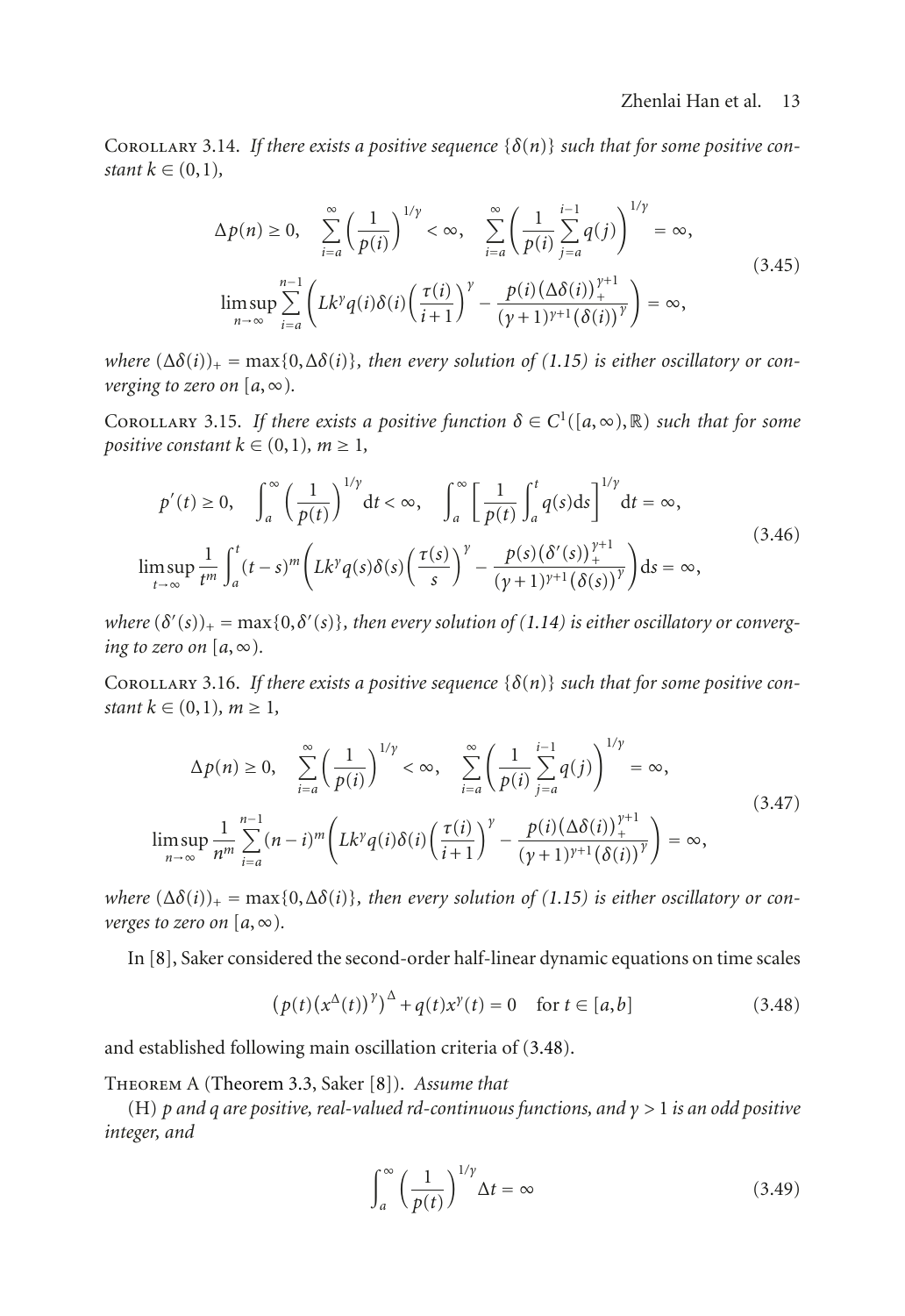*hold. Furthermore, assume that there exists a positive* <sup>Δ</sup>*-differentiable function δ such that*

$$
\limsup_{t \to \infty} \int_{a}^{t} \left( \delta(s)q(s) - \frac{p(s)(\delta^{\Delta}(s))_{+}^{\gamma+1}}{(\gamma+1)^{\gamma+1} \delta^{\gamma}(s)} \right) \Delta s = \infty, \tag{3.50}
$$

*where*  $(\delta^{\Delta}(t))_{+} = \max\{0, \delta^{\Delta}(t)\}\$ . Then every solution of [\(3.48\)](#page-12-0) is oscillatory on [a,  $\infty$ ).

*One can easily see that the result obtained in [\[8](#page-14-8)] cannot be applied for [\(1.1\)](#page-1-5), so our results are new ones.*

## <span id="page-13-0"></span>**4. Applications**

In this section, we give some examples to illustrate our main results. To obtain the conditions for oscillation, we will use the fact

<span id="page-13-1"></span>
$$
\int_{a}^{\infty} \frac{\Delta t}{t^p} = \infty \quad \text{if } 0 \le p \le 1.
$$
 (4.1)

For more details we refer the reader to [\[4](#page-14-4), Theorem 5.68].

*Example 4.1.* Consider the second-order delay dynamic equations on time scales

$$
\left(t^{\gamma-1}\left(x^{\Delta}(t)\right)^{\gamma}\right)^{\Delta} + \frac{\beta}{t^2} \left(\frac{\sigma(t)}{\tau(t)}\right)^{\gamma} f\left(x(\tau(t))\right) = 0, \quad t \in [1, \infty),\tag{4.2}
$$

where  $p(t) = t^{\gamma-1}$ ,  $q(t) = (\beta/t^2)(\sigma(t)/\tau(t))^{\gamma}$ ,  $f(x) = x^{\gamma}$ ,  $\gamma > 1$ ,  $\beta > 1$ ,  $k = 1/(\gamma + 1)^{(\gamma+1)/\gamma}$ . By [Corollary 3.4,](#page-8-1) we have

$$
\int_{1}^{\infty} \left(\frac{1}{s}\right)^{(y-1)/y} \Delta s = \infty,
$$
  

$$
\lim_{t \to \infty} \sup \int_{1}^{t} \left(k^{\gamma} s \frac{\beta}{s^2} \left(\frac{\sigma(s)}{\tau(s)}\right)^{\gamma} \left(\frac{\tau(s)}{\sigma(s)}\right)^{\gamma} - \frac{s^{\gamma-1}}{(y+1)^{\gamma+1}s^{\gamma}} \right) \Delta s = \lim_{t \to \infty} \sup \int_{1}^{t} \frac{\beta - 1}{(y+1)^{\gamma+1}s} \Delta s = \infty.
$$
\n(4.3)

Then [\(4.2\)](#page-13-1) is oscillatory on  $[1, \infty)$ .

# **Acknowledgments**

The authors thank the referees for their valuable suggestions and useful comments. This research is supported by the Natural Science Foundation of China (10471077) and supported by Shandong Research Funds for Young Scientists (03BS094), also supported by National Science Foundation of Educational Department of Shandong Province (J04A60), and Jinan University Research Funds for Doctors (B0621).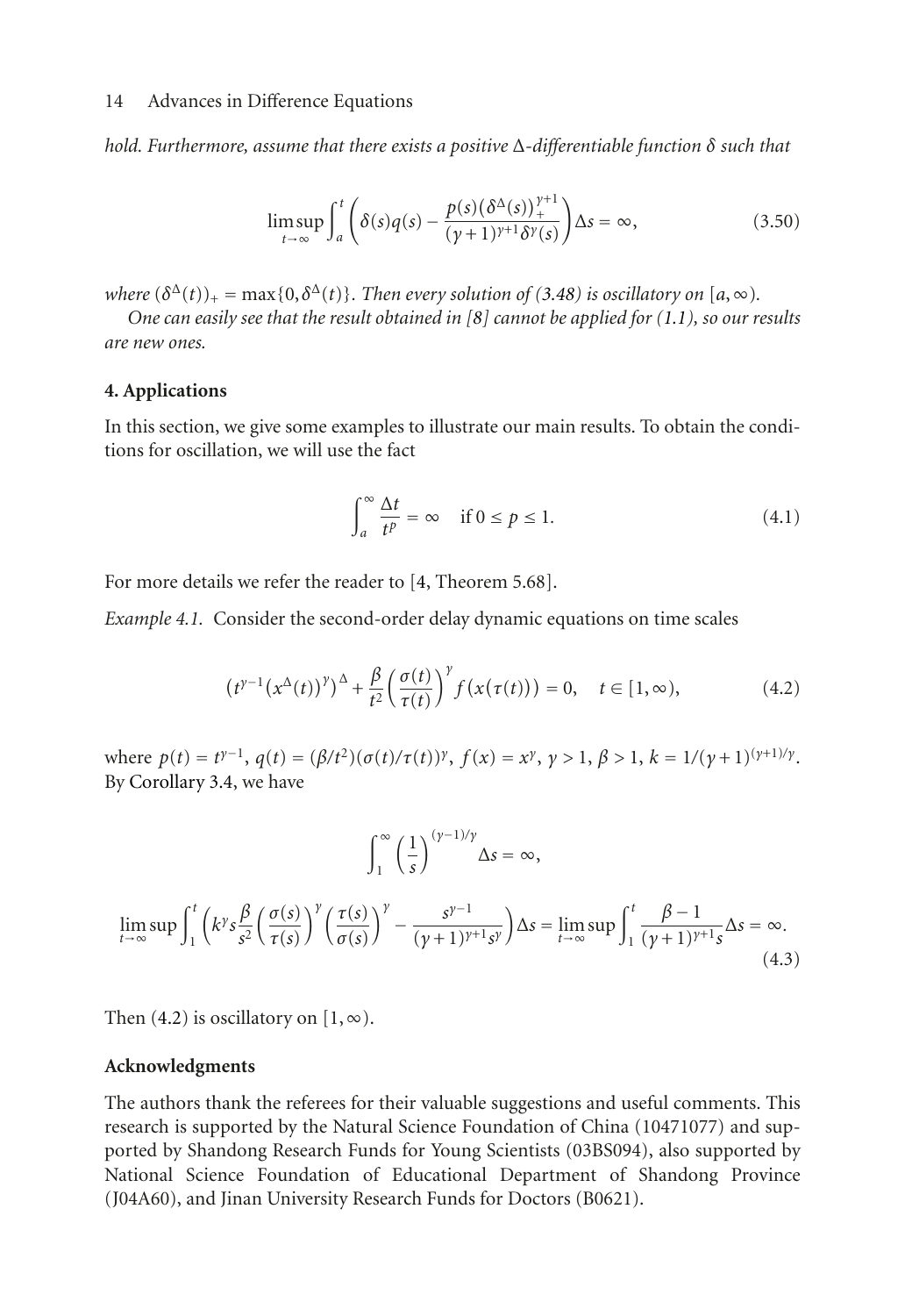# <span id="page-14-1"></span><span id="page-14-0"></span>**References**

- [1] S. Hilger, "Analysis on measure chains—a unified approach to continuous and discrete calculus," *Results in Mathematics*, vol. 18, no. 1-2, pp. 18–56, 1990.
- <span id="page-14-2"></span>[2] R. P. Agarwal, M. Bohner, D. O'Regan, and A. Peterson, "Dynamic equations on time scales: a survey," *Journal of Computational and Applied Mathematics*, vol. 141, no. 1-2, pp. 1–26, 2002.
- <span id="page-14-3"></span>[3] M. Bohner and A. Peterson, *Dynamic Equations on Time Scales. An Introduction with Applications*, Birkhauser, Boston, Mass, USA, 2001. ¨
- <span id="page-14-4"></span>[4] M. Bohner and A. Peterson, Eds., *Advances in Dynamic Equations on Time Scales*, Birkhäuser, Boston, Mass, USA, 2003.
- <span id="page-14-5"></span>[5] M. Bohner and S. H. Saker, "Oscillation of second order nonlinear dynamic equations on time scales," *The Rocky Mountain Journal of Mathematics*, vol. 34, no. 4, pp. 1239–1254, 2004.
- <span id="page-14-6"></span>[6] L. Erbe, "Oscillation results for second-order linear equations on a time scale," *Journal of Difference Equations and Applications*, vol. 8, no. 11, pp. 1061–1071, 2002.
- <span id="page-14-7"></span>[7] L. Erbe, A. Peterson, and S. H. Saker, "Oscillation criteria for second-order nonlinear dynamic equations on time scales," *Journal of the London Mathematical Society. Second Series*, vol. 67, no. 3, pp. 701–714, 2003.
- <span id="page-14-8"></span>[8] S. H. Saker, "Oscillation criteria of second-order half-linear dynamic equations on time scales," *Journal of Computational and Applied Mathematics*, vol. 177, no. 2, pp. 375–387, 2005.
- <span id="page-14-9"></span>[9] S. H. Saker, "Oscillation of nonlinear dynamic equations on time scales," *Applied Mathematics and Computation*, vol. 148, no. 1, pp. 81–91, 2004.
- <span id="page-14-10"></span>[10] R. P. Agarwal, M. Bohner, and S. H. Saker, "Oscillation of second order delay dynamic equations," *The Canadian Applied Mathematics Quarterly*, vol. 13, no. 1, pp. 1–17, 2005.
- <span id="page-14-17"></span>[11] R. P. Agarwal, D. O'Regan, and S. H. Saker, "Oscillation criteria for second-order nonlinear neutral delay dynamic equations," *Journal of Mathematical Analysis and Applications*, vol. 300, no. 1, pp. 203–217, 2004.
- <span id="page-14-13"></span>[12] M. Bohner, "Some oscillation criteria for first order delay dynamic equations," *Far East Journal of Applied Mathematics*, vol. 18, no. 3, pp. 289–304, 2005.
- <span id="page-14-14"></span>[13] Y. Sahiner, "Oscillation of second-order delay differential equations on time scales," *Nonlinear Analysis: Theory, Methods & Applications*, vol. 63, no. 5–7, pp. e1073–e1080, 2005.
- <span id="page-14-19"></span>[14] Y. Sahiner, "Oscillation of second-order neutral delay and mixed-type dynamic equations on time scales," *Advances in Difference Equations*, vol. 2006, Article ID 65626, 9 pages, 2006.
- <span id="page-14-18"></span>[15] S. H. Saker, "Oscillation of second-order nonlinear neutral delay dynamic equations on time scales," *Journal of Computational and Applied Mathematics*, vol. 187, no. 2, pp. 123–141, 2006.
- <span id="page-14-12"></span>[16] B. G. Zhang and X. Deng, "Oscillation of delay differential equations on time scales," *Mathematical and Computer Modelling*, vol. 36, no. 11–13, pp. 1307–1318, 2002.
- <span id="page-14-11"></span>[17] B. G. Zhang and S. Zhu, "Oscillation of second-order nonlinear delay dynamic equations on time scales," *Computers & Mathematics with Applications*, vol. 49, no. 4, pp. 599–609, 2005.
- <span id="page-14-15"></span>[18] L. Erbe, A. Peterson, and S. H. Saker, "Hille-Kneser-type criteria for second-order dynamic equations on time scales," *Advances in Difference Equations*, vol. 2006, Article ID 51401, 18 pages, 2006.
- <span id="page-14-16"></span>[19] Z. Han, S. Sun, and B. Shi, "Oscillation criteria for a class of second-order Emden-Fowler delay dynamic equations on time scales," to appear in *Journal of Mathematical Analysis and Applications*.
- <span id="page-14-20"></span>[20] R. P. Agarwal, S.-L. Shieh, and C.-C. Yeh, "Oscillation criteria for second-order retarded differential equations," *Mathematical and Computer Modelling*, vol. 26, no. 4, pp. 1–11, 1997.
- [21] S. Z. Chen and L. H. Erbe, "Riccati techniques and discrete oscillations," *Journal of Mathematical Analysis and Applications*, vol. 142, no. 2, pp. 468–487, 1989.
- [22] S. Z. Chen and L. H. Erbe, "Oscillation and nonoscillation for systems of self-adjoint secondorder difference equations," *SIAM Journal on Mathematical Analysis*, vol. 20, no. 4, pp. 939–949, 1989.